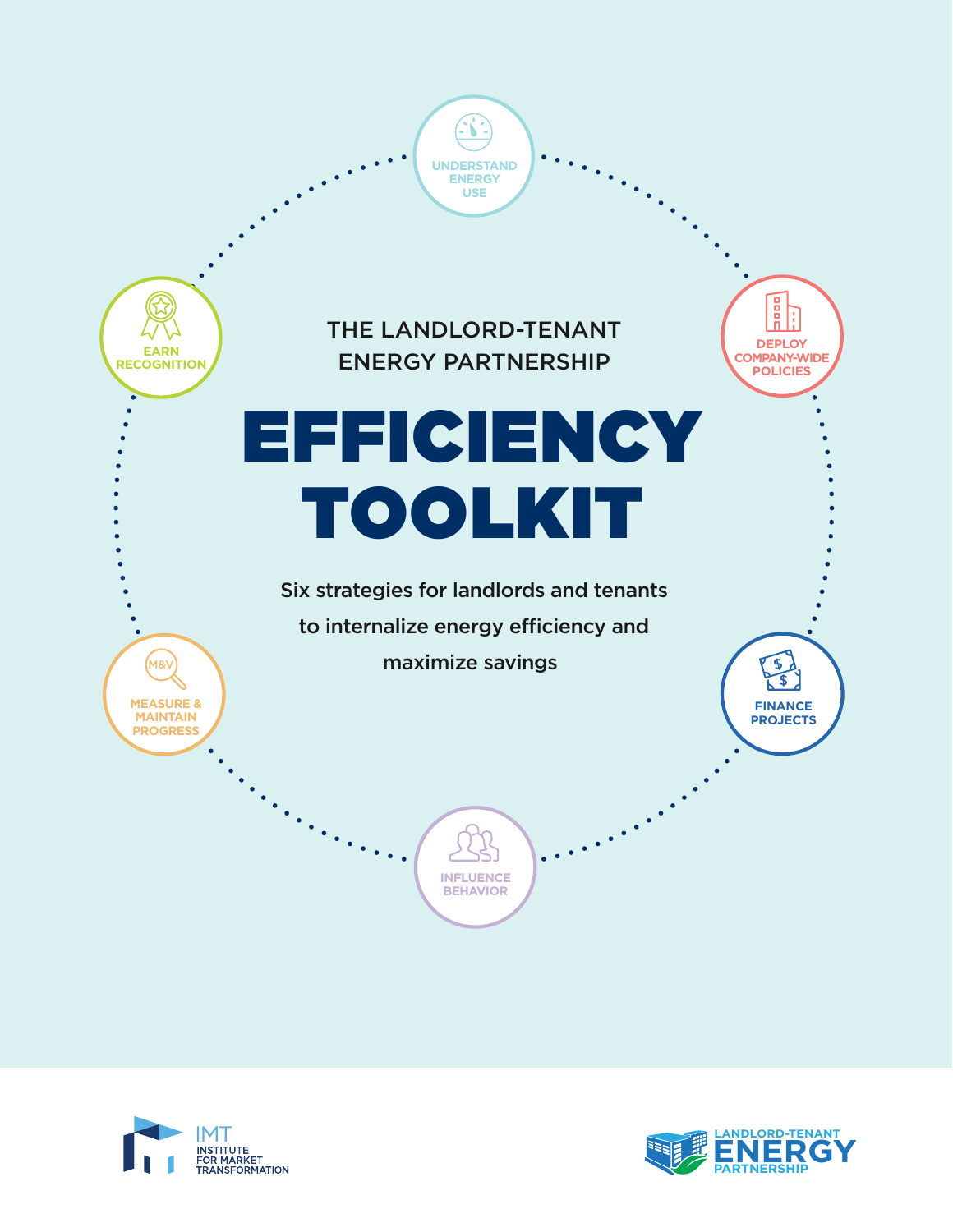# **INTRODUCTION**

## **We know energy efficiency can be overwhelming… but it doesn't have to be.**

In a world where energy efficiency and sustainability are increasingly common terms in both the private and public sector, traditional capital planning can be frustrating when budgets are shrinking and demands are increasing. The Landlord-Tenant Energy Partnership addresses these issues by optimizing landlord-tenant relationships to create and deploy win-win solutions that make it easy to use energy efficiency to decrease energy use, save money, and achieve internal and external energy and sustainability goals.

# **A TOOLKIT TAILOR-MADE FOR LANDLORDS & TENANTS**

A direct response to industry feedback, this toolkit gives landlords and tenants the essential strategies and key questions they should start asking to act on energy efficiency today, no matter their business focus or interests. The toolkit is not a linear step-by-step guide. Instead, it is a tool that is designed to meet you where you are and allow you to prioritize savings opportunities for maximum return.

Whether you're juggling investor pressures, ambitious greenhouse gas emissions reduction goals, a downsized budget, or a desire to make a public sustainability splash—or a combination of all

Start your journey by taking a three-minute energy assessment at the **[Landlord-Tenant Energy Partnership](https://www.imt.org/making-buildings-more-efficient/owners-and-tenants/landlord-tenant-energy-partnership/)  [website.](https://www.imt.org/making-buildings-more-efficient/owners-and-tenants/landlord-tenant-energy-partnership/)** You'll receive a customized scorecard that prioritizes toolkit strategies by your biggest opportunities for progress. Then, join the Landlord-Tenant Energy Partnership to take action, track progress, and go deeper via oneon-one interactions with the Partnership team and participants.

of the above—this toolkit, accompanied by one-onone guidance from the experts at the Institute for Market Transformation (IMT), can help get you to your goals.

# **Let's get started.**



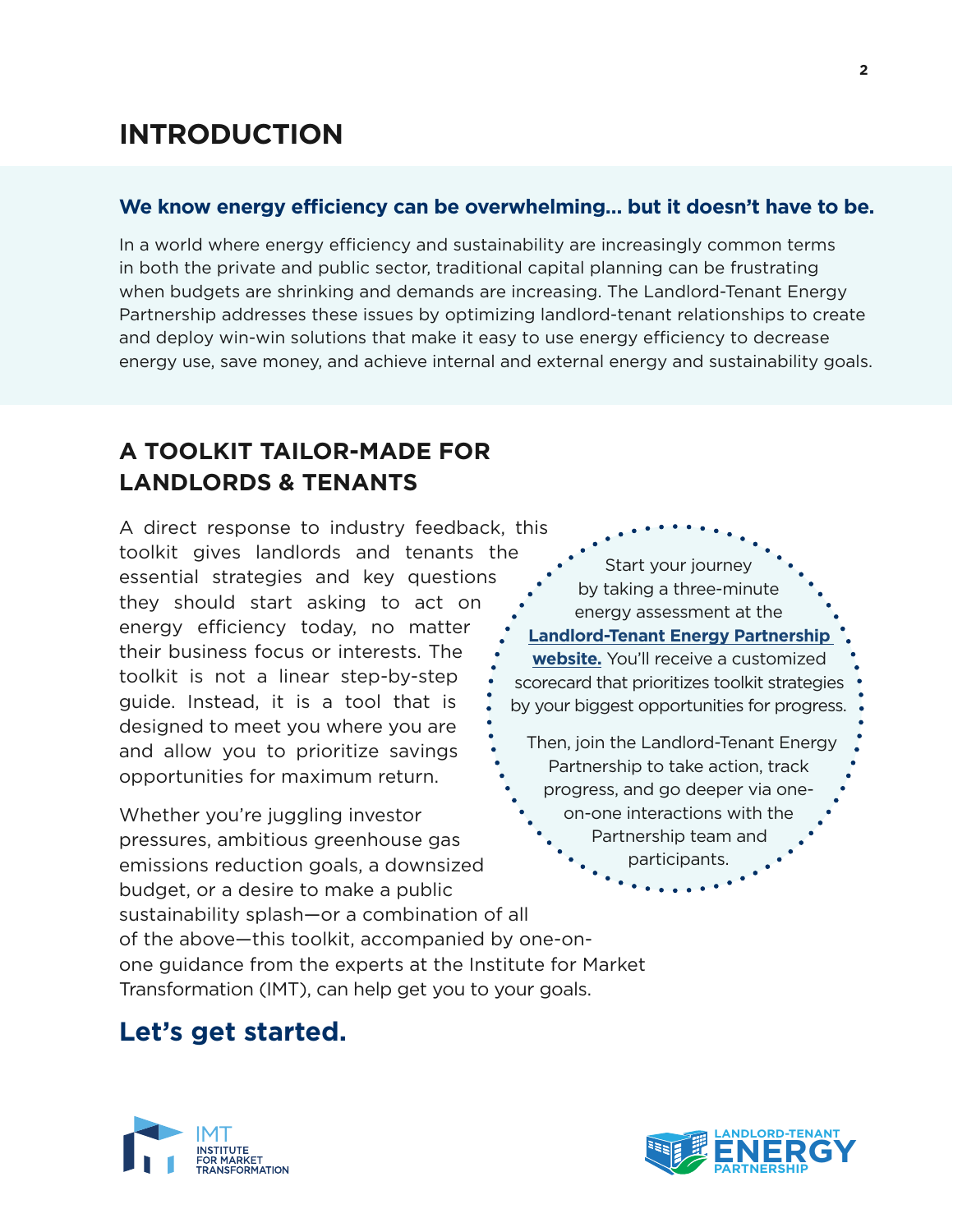# **SIX STRATEGIES TO INTERNALIZE ENERGY EFFICIENCY AND MAXIMIZE SAVINGS**

## **UNDERSTAND ENERGY USE**.................................................................... **04**

Tracking energy use is a vital step before you can begin planning how to reduce energy. If your company doesn't already have access to energy-use data, this section will guide you on a variety of measurement options that can meet your goals.

# 

 $\sum$ 

## **DEPLOY COMPANY-WIDE BUILDING AND TENANT SPACE PERFORMANCE POLICIES** ................................................. **08**

Creating company policies for your building's energy management and sustainability goals can help ensure smoother processes down the line. Policies can be instigated at various building life-cycle phases including acquisition/site selection, lease/purchase, procurement and design, and construction.



## **FINANCE PROJECTS**....................................................................................**14**

Whether early on in the journey or in the late stages, your company will likely hit a financing barrier and need to strategize on capital solutions before instigating more energy efficiency measures. This section will analyze both internal and external financing options available to companies, no matter the size of company.



## **INFLUENCE BEHAVIOR**.............................................................................. **17**

Changing the status quo is never easy but this section will help guide you through proven tactics to incentivizing energy efficient and sustainable behavior.



## **MEASURE & MAINTAIN PROGRESS**.............................................. **20**

Once your company has achieved a certain level of energy efficiency and sustainability, you will want to measure and ensure progress is maintained. This section will guide you through ways to successfully continue your new programs.



## **EARN RECOGNITION**...................................................................................**22**

Awarding successful endeavors and a job well done is an important part of transforming your company and driving market demand for efficient buildings. This section will begin to walk you through the options available to award your company, tenants, or employees for their successful energy efficiency programs.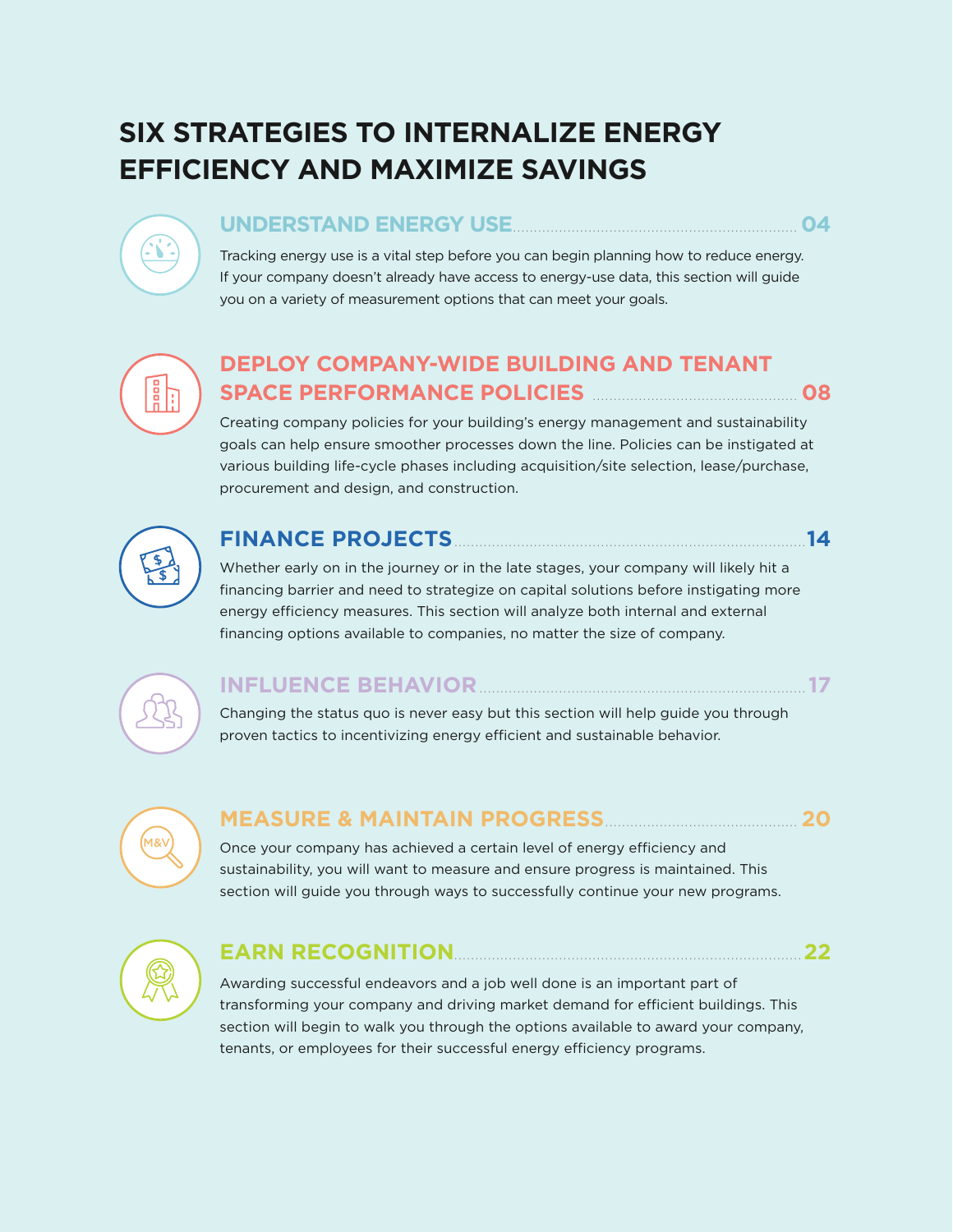# <span id="page-3-0"></span>**UNDERSTAND ENERGY USE**

Understanding building energy use, as well as monitoring it on a regular basis, is a fundamental step in harnessing and maximizing potential energy and financial savings. With greater data access and transparency, tenants and landlords can begin to optimize their spaces and find mutually beneficial strategies.

## **ACTION 1 BENCHMARK YOUR ENERGY USE & SET A SAVINGS GOAL**

To change how a building or space consumes energy and set goals for improvement, you must begin by gathering the data that will help you understand how it is using energy now.

## **KEY CONSIDERATIONS**

Get on the path to uncovering how your company currently uses and manages energy by asking the following questions:

- **1** How are utility bills processed internally? Which departments are a part of processing?
- 2 Does anyone review utility bills for errors? If yes, and errors are found, how are errors addressed and corrected?
- Is total energy use (kWh), also known as electricity, recorded from the utility bills in a **3** centralized database (such as a spreadsheet or cloud-based tracking software) or is this data accessed directly from the utility?
- **LANDLORD** Do buildings have submeters so each tenant's utility consumption is separately measured?
- **TENANT** If a tenant space or building is not directly metered by the utility provider, is the landlord able to provide data on kWh consumed?
- **6** TENANT Does your landlord provide a portal you can log into to download tenant energy-use data?

#### **USE ENERGY STAR PORTFOLIO MANAGER TO GET A BASELINE**

After inventorying energy use, set up a free user profile in [ENERGY STAR Portfolio Manager.](https://www.energystar.gov/buildings/facility-owners-and-managers/existing-buildings/use-portfolio-manager) Portfolio Manger is a comprehensive tool for any building owner or tenant to track energy use, obtain a portfoliowide view of consumption by site, and compare performance across similar property types. It also informs users if the local utility can provide energy-use history, which can significantly reduce employee time dedicated to searching for this data internally.

#### **SET AN INTERNAL ENERGY SAVINGS GOAL**

Setting an internal savings goal can fully tune all departments into the benefits of benchmarking. This can involve shifts in operations and changes in staff responsibilities, as well as setting an energy-saving goal based on available staff resources and the savings opportunities identified. [Strategy 4](#page-16-0) will address this in more detail.

## **ESTIMATED ANNUAL ENERGY SAVINGS: 2**

**UNDERSTAND ENERGY USE**

[COMPANY-WIDE](#page-7-0) POLICIES

FINANCE [PROJECTS](#page-13-0) [INFLUENCE](#page-16-0) BEHAVIOR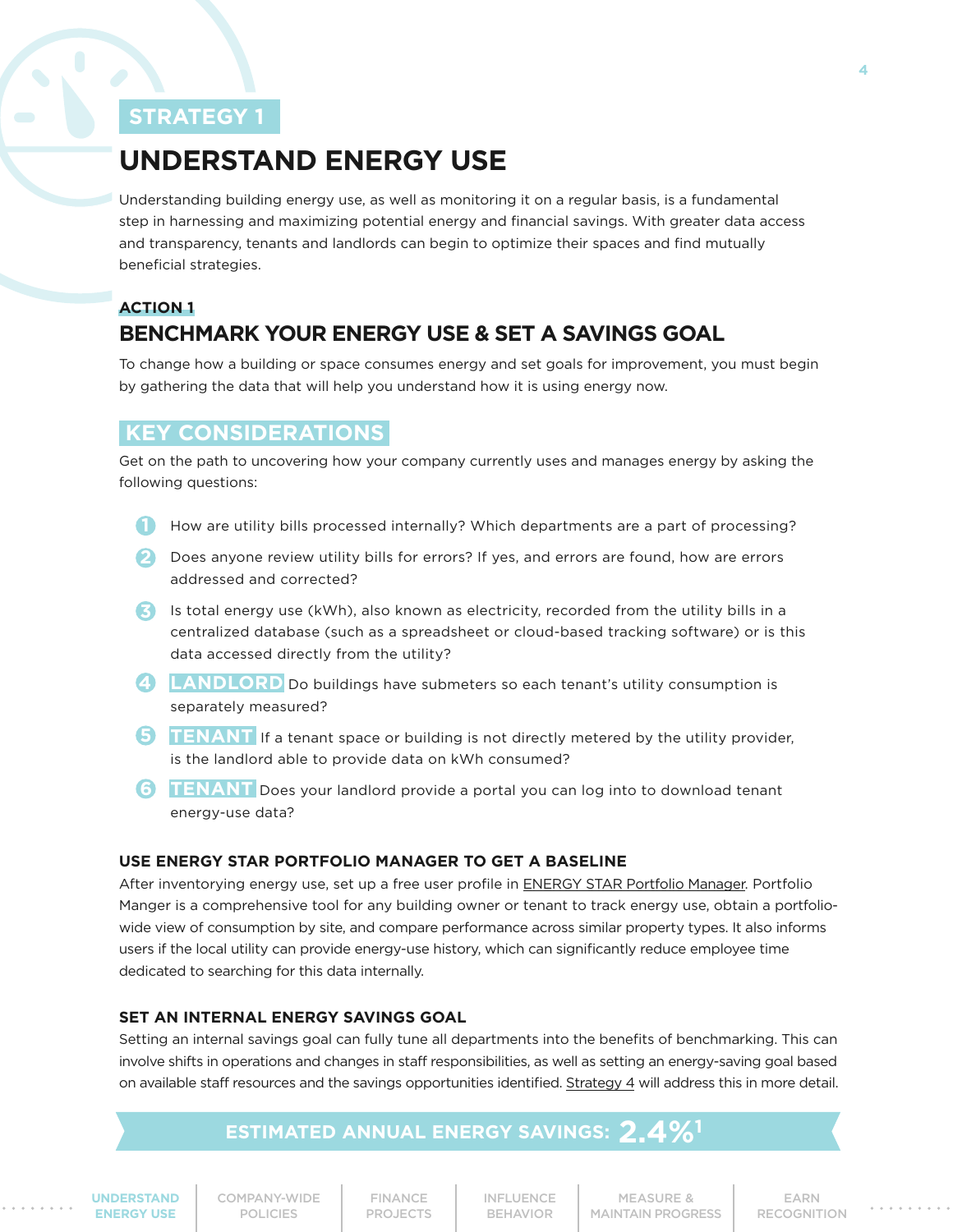#### **AVAILABLE RESOURCES**

#### [Benchmarking Starter Kit](https://www.energystar.gov/buildings/facility-owners-and-managers/existing-buildings/use-portfolio-manager/get-started-benchmarking)

This tool from ENERGY STAR will guide you through the steps needed to begin benchmarking.

[Primer: Portfolio Manager: What Data is Required to Benchmark Your Property?](https://portfoliomanager.energystar.gov/pm/dataCollectionWorksheet)

Use this ENERGY STAR primer to understand the types of data required to benchmark buildings.

[Infographic: Benchmarking: Saving Energy and Money](http://www.imt.org/resources/detail/benchmarking-saving-energy-and-money) 

This infographic from IMT explains the benefits of benchmarking at a glance.

#### [BuildingRating.org](https://www.buildingrating.org/)

Search this comprehensive database maintained by IMT to understand which U.S. cities and states require benchmarking and transparency around building energy and water use.

[Finding Utilities that Provide Energy Data for Benchmarking](https://www.energystar.gov/buildings/owners_and_managers/existing_buildings/use_portfolio_manager/find_utilities_provide_data_benchmarking)

This interactive map from ENERGY STAR shows service territories of utilities providing customers with energy data.

#### [Tenant Data Request Sample Letter](https://www.energystar.gov/buildings/tools-and-resources/tenant-data-request-sample-letter)

ENERGY STAR's sample letter requesting energy data from tenants when energy bills are available for a portion of the space.

#### [Checklist: Energy Use & Greenhouse Gas Introduction](https://apparelcoalition.org/higg-facility-tools/)

An introduction to energy use and greenhouse gas emissions specific to facilities and operations from the Sustainable Apparel Coalition.

## **ACTION 2 GO DEEPER WITH AN ENERGY AUDIT**

Used in conjunction with benchmarking, which gives a broad overview of energy usage by building type, audits zero in on specific areas within a building that are ripe for energy efficiency improvements. Going beyond the monetary savings of energy efficiency, audits can uncover non-energy specific benefits that can get more people on board and gain stakeholder buy-in. A landlord can request an energy audit for an entire portfolio or select buildings to inform capital expenditures. Tenants, on the other hand, should consider an energy audit to gain a better picture of efficiency improvements that can be applied to a tenant's leased space.

## **KEY CONSIDERATIONS**

To prepare for an audit, designate a project manager who will be responsible for coordinating internal support, executing the audit, and collecting the following information to determine how much energy a building or tenant space consumes for heating, cooling, or other equipment.

Gather 12 months of historical use data of electric, natural gas, and water. **TENANT** If tenant is not billed directly by the utility provider, request from the landlord monthly kWh usage for leased space or check your local utility provider's website for historical use data.

2 List total square footage, age of building, and any other relevant information such as hours of operations, use type, etc.

**TENANT** Tenants can find this information either in an executed lease or by contacting the building manager.

**[UNDERSTAND](#page-3-0)  ENERGY USE**

[INFLUENCE](#page-16-0) BEHAVIOR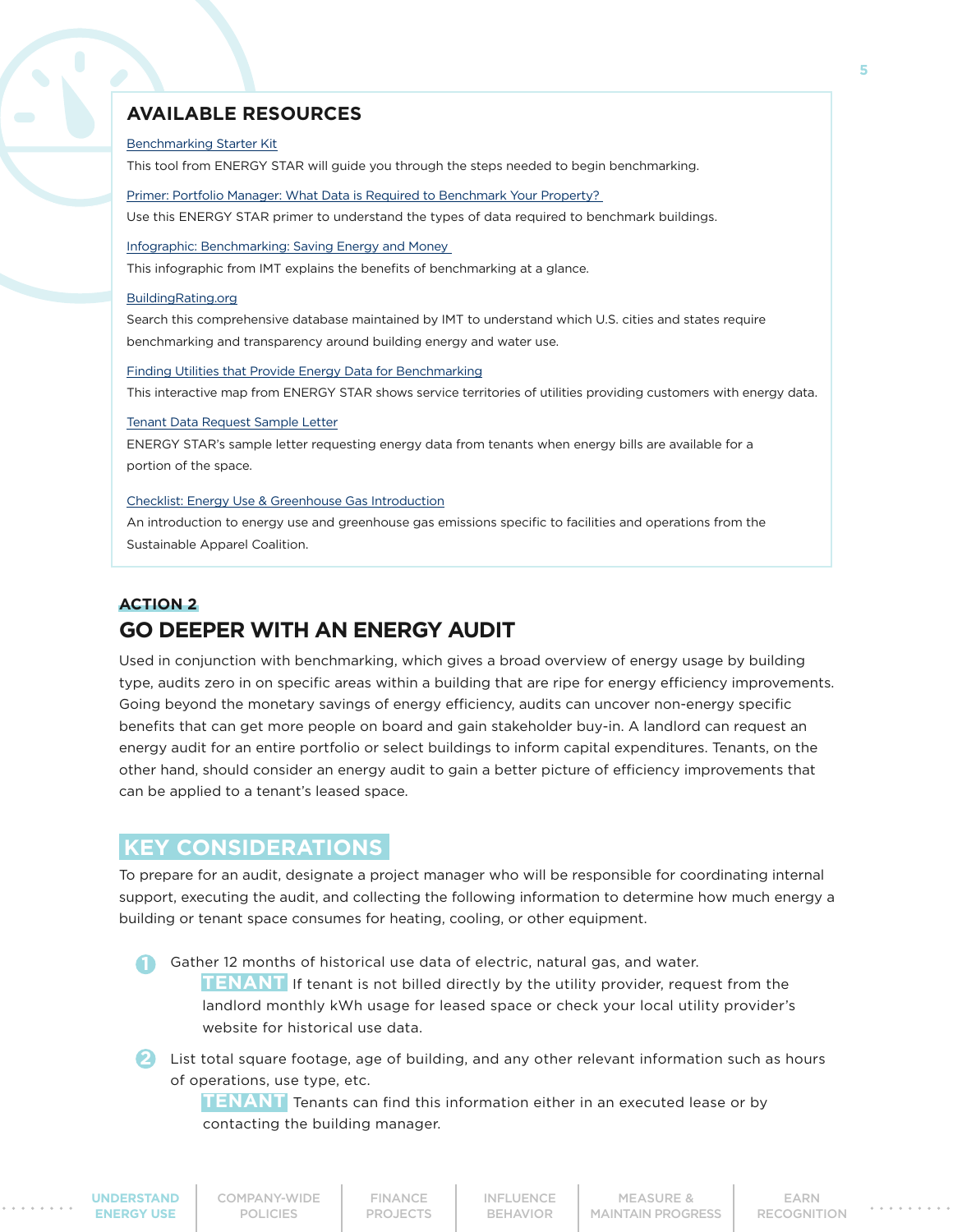- Communicate with facilities department, occupants, and any other department that may be impacted by the audit to ensure they know what to expect leading up to, during, and after the audit.
	- Plan how to delegate responsibilities during the audit and determine how the findings will be put into action. This should include assigning a point of contact who will oversee the audit as well as ensuing communications once the audit is completed.
- see <u>["A Guide to Energy Audits"](https://www.pnnl.gov/main/publications/external/technical_reports/PNNL-20956.pdf)</u> from the U.S. Department of Energy.<br> **4** Assess the type of audit (Level I, II, or III). For more information on different audit options,
- **5** Reach out to the local utility to determine if any audit costs are covered. If the cost is not covered by the utility, find a trusted third-party provider to perform an audit.

*Note: The above information can be tracked in a simple spreadsheet.*

#### **AVAILABLE RESOURCES**

#### [Facility Energy Checklist](https://energy.gov/eere/femp/facility-energy-checklist)

**3**

Use this checklist from the U.S. Department of Energy (DOE) Office of Energy Efficiency and Renewable Energy (EERE) to find practical steps to conserve energy in buildings with central heating plants or facilities with thermal distribution.

#### [A Guide to Energy Audits](https://www.pnnl.gov/main/publications/external/technical_reports/PNNL-20956.pdf)

An introduction to what an energy audit is and explanations of the different options from DOE and Pacific Northwest National Laboratory.

#### **ACTION 3**

## **INSTALL AN ENERGY MANAGEMENT INFORMATION SYSTEM (EMIS)**

An EMIS gathers building energy performance information in a central database to identify problems and address them strategically. Data is visualized and monitored to pinpoint inefficiencies or unexpected energy increases in a building or space. Energy use is tracked in real time or historically.

## **KEY CONSIDERATIONS**

Assemble an internal team with expertise in:

- Repair & maintenance
- Facilities management
- Information Technology (IT)
- Procurement
- Operations

2 Use the resources listed below to review EMIS options. Once preferences have been identified, draft an RFP to be sent to at least 3-5 vendors.

When evaluating vendor proposals closely consider the following: **3**

- Do they clearly understand the problem you are trying to solve?
- If selected, how do they structure technical support during the development, implementation, and ongoing maintenance phases of the contract?

**[UNDERSTAND](#page-3-0)  ENERGY USE**

[COMPANY-WIDE](#page-7-0) POLICIES

FINANCE [PROJECTS](#page-13-0) [INFLUENCE](#page-16-0) BEHAVIOR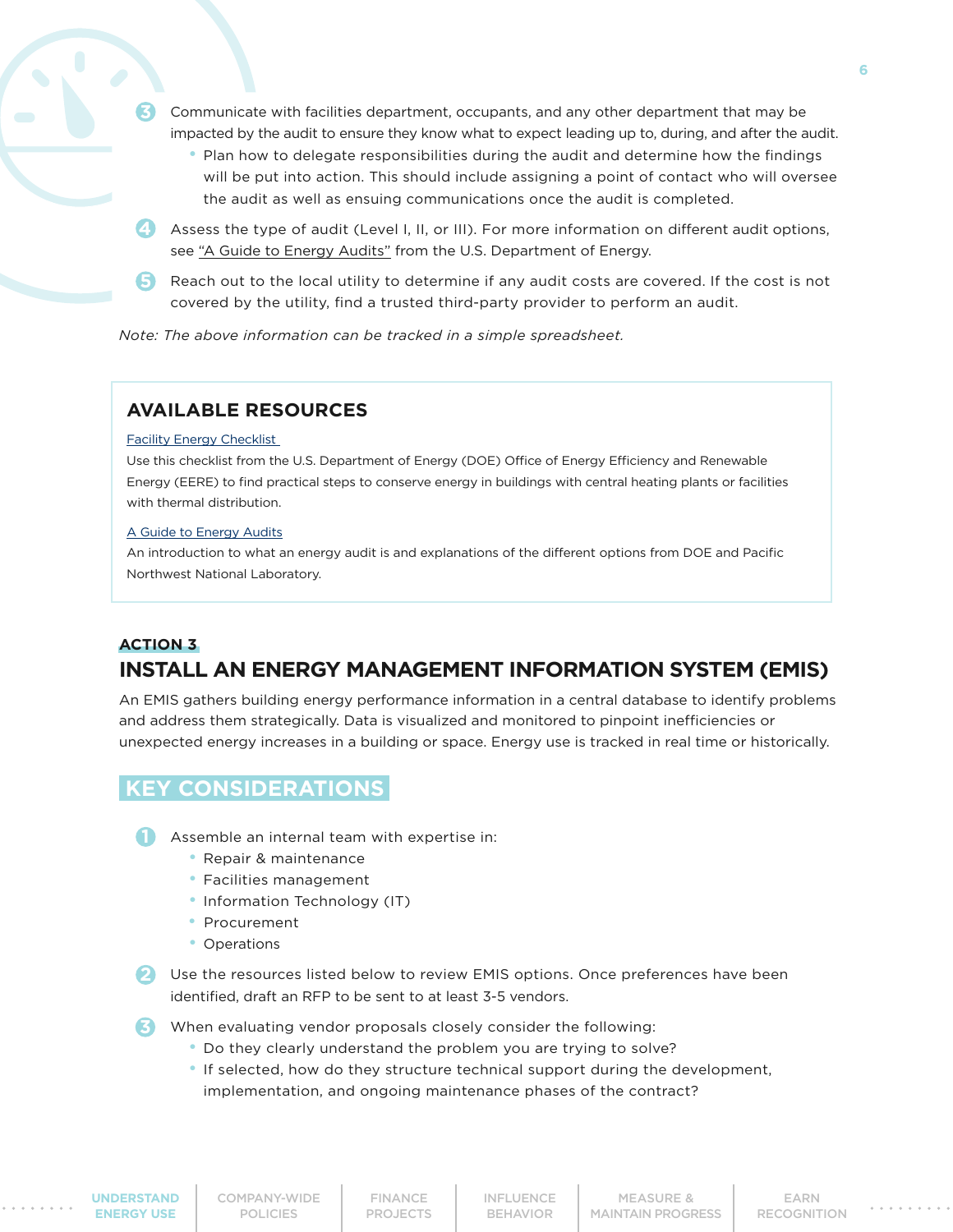- Is there an option to increase technical support hours?
- What is the warranty for the equipment? What is not covered under the warranty?
- What is the termination clause?

**4** Once a vendor is selected, work with your internal team to:

- Draft an implementation plan which incorporates custom software requirements to meet your company's needs.
- Identify resources needed to install equipment.
- Estimate roll-out schedule for portfolio-wide installations.
- Train staff to use the software. Vendors often offer training support and provide an option to add this service later in the deployment stage.

## **ESTIMATED ENERGY SAVINGS: 3**

#### **AVAILABLE RESOURCES**

[Guide: How to Choose the Right EMIS](http://www.imt.org/uploads/resources/files/Energy_Management_Information_Systems_Questionnaire.pdf)

Use this questionnaire from IMT to select the EMIS for a portfolio or a single building.

#### [Report: Transforming the Market through EMIS](http://www.imt.org/uploads/resources/files/Transforming_the_Market_Through_Energy_Management_Information_Systems.pdf)

Learn how owners, technology providers, and third-party actors such as utility implementers and local governments can transform the commercial real estate market through EMIS in this report from IMT.

#### [Report: A Primer on Organizational Use of EMIS](https://betterbuildingssolutioncenter.energy.gov/sites/default/files/attachments/A_Primer_on_Organizational_Use_of_EMIS_V1.1.pdf)

Review the basics of EMIS and how to integrate EMIS into company operations in this report from Lawrence Berkeley National Laboratory.

[INFLUENCE](#page-16-0) BEHAVIOR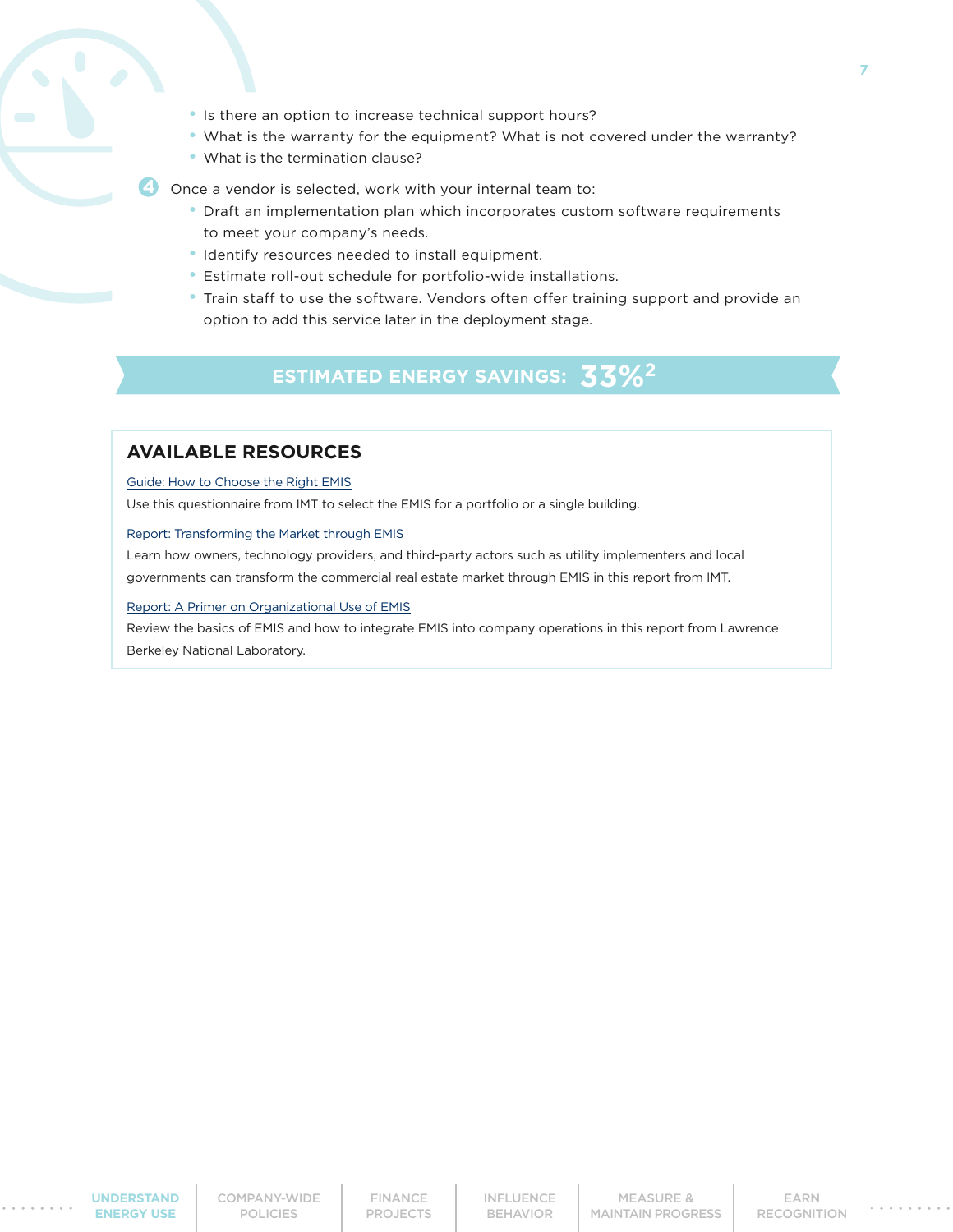# <span id="page-7-0"></span>**DEPLOY COMPANY-WIDE BUILDING OR TENANT SPACE PERFORMANCE POLICIES**

Building performance policies ensure consistent operations are captured throughout the lifecycle of the building. These policies can be as short as a paragraph or can be several pages long, and can be applied at various stages of the building lifecycle.

## **ACTION 1 SITE SELECTION CRITERIA**

Generally, site selections do not happen every year, so take advantage when the opportunity arises. Having a process in place for selecting an efficient site will keep down the costs for operational expenses over the length of the lease or until disposition of property.

## **KEY CONSIDERATIONS**

- **1 INANT** Create a list of site selection criteria to guide real estate brokers, and any potential or current landlords/owners in the search.
	- This list should include any important building characteristics. For example, ask internal stakeholders if having a green-certified building (such as LEED or ENERGY STAR) is important.
	- [Use this list](https://www.imt.org/wp-content/uploads/2018/02/Green_Leasing_Questionnaire_for_Tenants.pdf) to assess the status of a landlord's sustainable building features and operational efficiencies. Eliminate buildings whose site performance does not align with sustainability goals. Real estate brokers might see this process as added work, which might lead them to not adopt your recommendations as standard practice. To avoid this pitfall, present the financial case for considering these recommendations to the broker and anyone involved in the leasing transaction. Present examples of how not considering these recommendations has cost the company money. Demonstrate the value added and the cost savings.

**2 LANDLORD** Proudly promote to brokers the company's strategies toward operating your buildings to the highest standards. Set the stage from the beginning with prospective tenants that efficiency and comfort are top priorities. Whenever possible, include this in the information the broker provides to his clients, in the tenant welcome packet, and on the company website. Share building upgrades that have occurred within the past three years and provide high-level strategy for continuous improvement in the near-term to inform high-performance building characteristics.

- Display or communicate ENERGY STAR scores, as well as any green certifications (such as LEED) whenever available.
- Whenever possible, demonstrate how elements in the building can reduce operating expenses and improve occupant comfort over the length of the lease.

**3** Landlords and tenants can provide real estate brokers with a brief description of the sustainability strategy and how this will directly improve occupant experience. This will set the tone early and communicate how the company handles energy and sustainability. For example: If a landlord has implemented a tenant portal that is used to improve

**8**

**COMPANY-WIDE POLICIES**

FINANCE [PROJECTS](#page-13-0) [INFLUENCE](#page-16-0) BEHAVIOR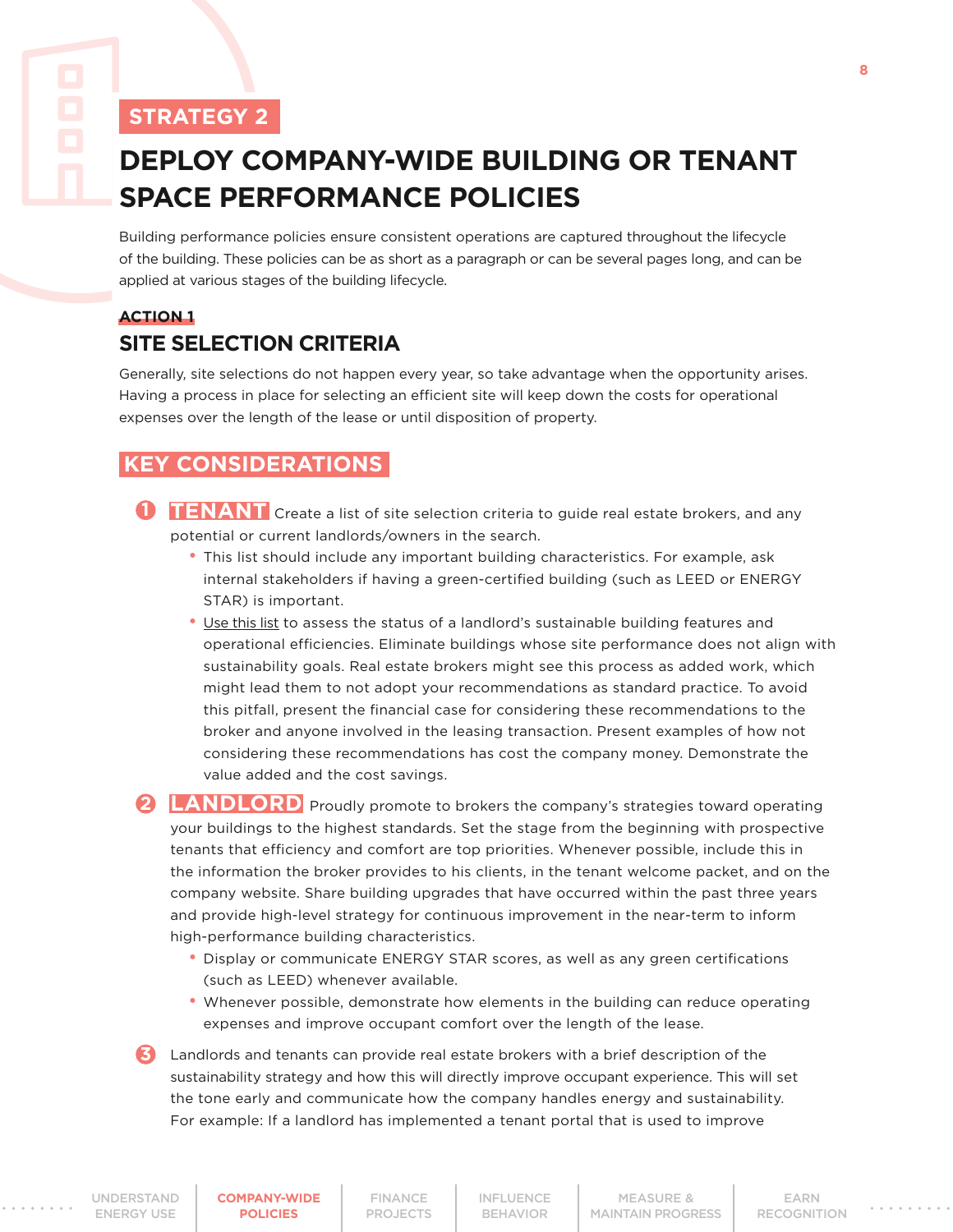communications between landlord and tenant by sharing how much energy a tenant uses, as well as recommendations on how to reduce energy consumption. Explain how regular use of this portal can save a tenant in operational expenses.

 • Set real estate broker guidelines for rating the environmental impact of new spaces' environmental impact.

## **ESTIMATED ENERGY SAVINGS:** 35%<sup>3</sup>

## **AVAILABLE RESOURCES**

[Report: Green Lease Questionnaire for Tenants](http://www.imt.org/uploads/resources/files/Green_Leasing_Questionnaire_for_Tenants.pdf)

This IMT questionnaire is for tenants to evaluate building features and operations.

#### [Report: Sample Premises Questionnaire](https://www.rila.org/focus-areas/sustainability-environment/landlord-collaboration)

This sample questionnaire from RILA is for retail tenants to align a landlord-operated building with company-wide energy and sustainability goals.

[Tool: Green Procurement Compilation](https://sftool.gov/greenprocurement)

This U.S. General Services Administration (GSA) tool helps better address green/sustainable procurement issues and questions.

## **ACTION 2 DEPLOY EFFICIENT BUILD-OUT STANDARDS**

Developing efficient build-out standards provides a minimum set of energy efficiency guidelines reflecting the company's environmental strategy that can be referenced and implemented by internal and external parties. Build-out standards help to streamline and simplify upgrades and renovations to incorporate energy efficiency as standard practice. These documents can be periodically updated to account for improvements in technology, as well as new methods that can be applied to improving the overall performance or your space or building.

## **KEY CONSIDERATIONS**

In developing build-out standards, be sure to:

- **1** Use efficient build-out guides for establishing a consistent design standard, communicating priorities, and protocol for management of contractors, vendors, and internal operations and facilities staff.
- 2 Develop a policy that requires all renovation and new construction to adhere to these standards.
- Properly vet contractor knowledge in designing and executing efficient spaces to ensure **3** contractor can track and verify environmental goals while building a space that meets company design and operational standards.
	- Require vendors to acknowledge the company's environmental goals and how the work performed by the vendor will be performed to the best of their ability to adhere to the goals stated in the build-out standards.

**[COMPANY-WIDE](#page-7-0) POLICIES**

FINANCE [PROJECTS](#page-13-0) [INFLUENCE](#page-16-0) BEHAVIOR

MEASURE & [MAINTAIN PROGRESS](#page-19-0)

EARN [RECOGNITION](#page-21-0)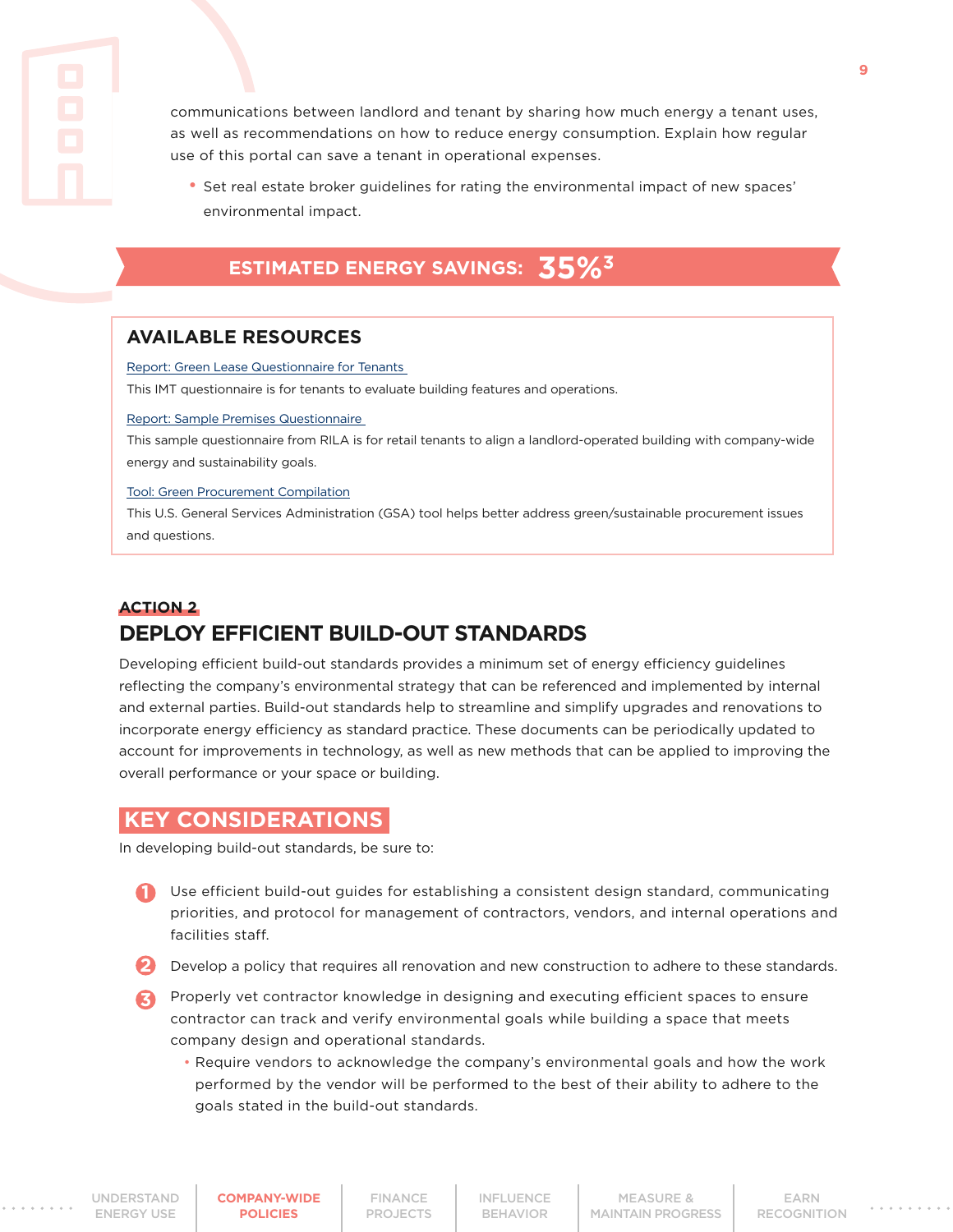## **ESTIMATED ENERGY SAVINGS: 9-20%4**

## **AVAILABLE RESOURCES**

#### [Report: Sustainable Solutions for the Office](http://www.imt.org/uploads/resources/files/TenantLeasingGuide_r06.pdf)

This IMT report offers landlords and tenant solutions to build out a more sustainable and energy-efficient space.

[Report: Creating a High-Performance Workplace: Portland's Green Tenant Improvement Guide](https://www.portlandoregon.gov/bps/article/285215)

This comprehensive guidebook from the City of Portland Bureau of Planning and Sustainability looks at the design and construction of a green office and includes worksheets to track sustainability metrics.

#### [Report: Energy Performance Opportunities in Commercial Office Buildings](http://tenantenergy.uli.org/)

From the Urban Land Institute, this is a short guide of energy efficient measures aligned to the best-case, tenant build-out schedule.

#### [Report: EPA Commercial Building Design](https://www.energystar.gov/buildings/service-providers/design/step-step-process)

This step-by-step guide offers tips to assemble a team, set energy goals, develop a design, and achieve ENERGY STAR certification.

#### [Report: High-Performance Tenant Build-Out: A Primer for Tenants](http://resources.cleanenergyroadmap.com/SCPP_M_High-Performance-Tenant-Buildout-Primer.pdf)

This guide from the Institute for Building Efficiency walks through common energy efficiency improvements and overlays them with green leasing considerations.

#### [Guide: Higg Materials Sustainability Index](https://msi.higg.org/page/msi-home)

Review the impacts of material production used in the apparel, footwear, and home textile industries in this guide from the Center for Retail Compliance.

#### **ACTION 3**

## **CREATE SUSTAINABLE OPERATIONS**

While build-outs, energy management systems, and high-performance leasing (also known as green or energy-aligned leasing) are all vital tools on your journey toward more efficient buildings and spaces, there are many other opportunities to further influence efficiency in daily operations.

## **KEY CONSIDERATIONS**

In any efficient operations strategy, there are two components: physical building standards and employee-driven operations. When looking beyond physical building requirements:

1 Identify easily adoptable solutions that encourage more efficient practices and keep the property operating at optimal efficiency. For example: Promote nationally recognized events such as Earth Day and provide recommendations on how an occupant can reduce the energy and waste they produce in a workday.

2 Task the operations and facilities team to implement monthly or quarterly checklists verifying equipment set points have not drifted out of programmed range. Alternatively, if a building has an EMIS or building management system (BMS), assign someone to regularly monitor it for fluctuations.

 *Example: Consider scheduling cleaning for office spaces one hour after regular business hours to minimize after-hours use of energy.*

[UNDERSTAND](#page-3-0)  ENERGY USE

**[COMPANY-WIDE](#page-7-0) POLICIES**

FINANCE [PROJECTS](#page-13-0) [INFLUENCE](#page-16-0) BEHAVIOR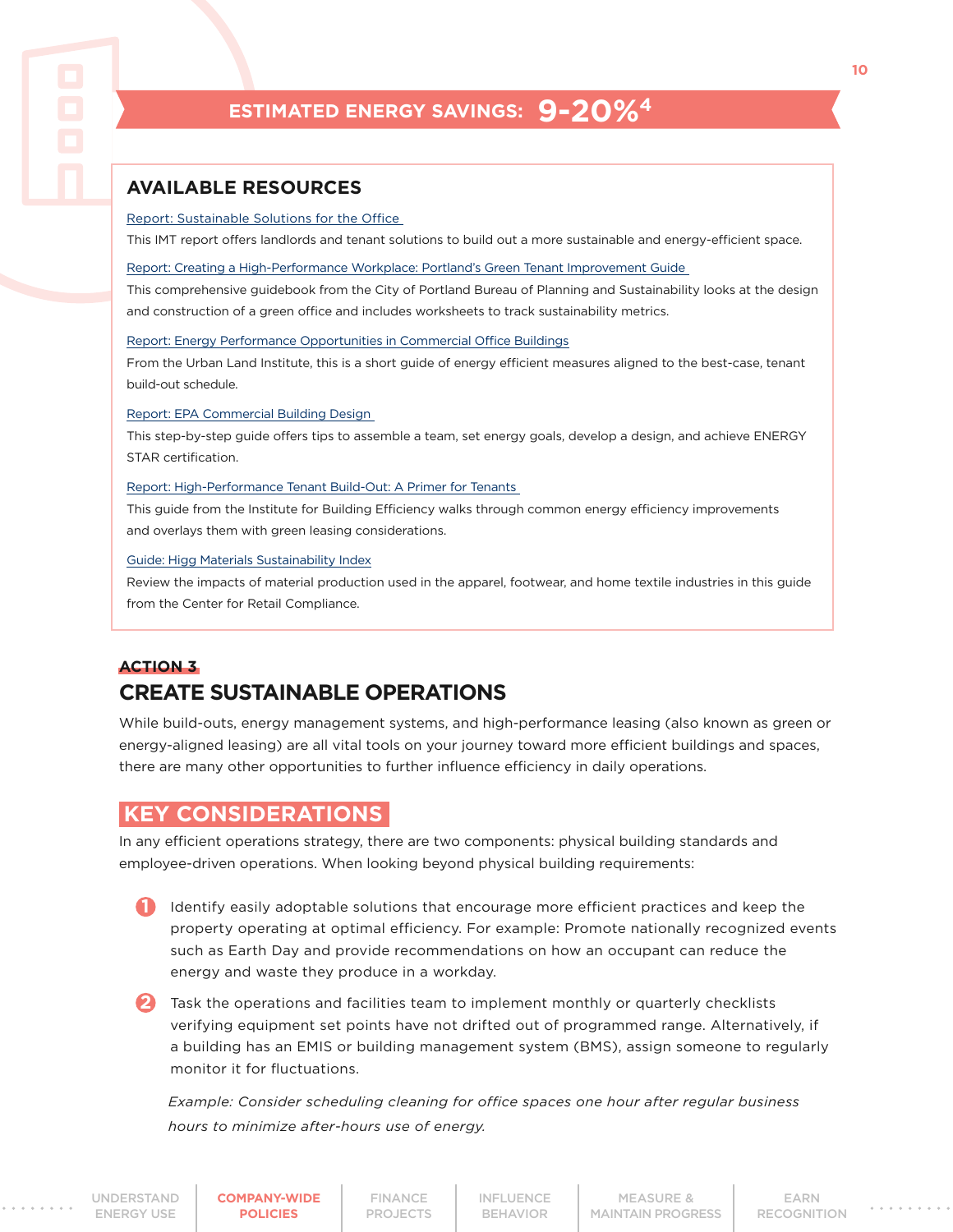## **ESTIMATED ENERGY SAVINGS: 5-20%5**

#### <span id="page-10-0"></span>**AVAILABLE RESOURCES**

#### [Sustainable Operations for Modern Office](http://www.imt.org/uploads/resources/files/TenantGuide_r06.pdf)

This IMT guide provides strategies to save energy and water in office space.

#### [Corporate Clean Energy Plan](https://rilastagemedia.blob.core.windows.net/rila-web/rila.web/media/media/pdfs/sustainability/food-lion-im-project-planning.pdf)

RILA's retail guide looks at how to integrate a renewable energy plan.

#### [The Value of Sustainability in Retail Stores](http://www.retailcrc.org/sustainability/Pages/stakeholders.aspx)

This compilation from the Center for Retail Compliance offers retail-specific resources to help incorporate sustainability into stores.

#### [Retail Sustainability Management Resource Library](http://www.retailcrc.org/sustainability/Pages/Retail-Sustainability-Resource-Library.aspx)

This list contains sustainability management resources aimed at setting and meeting company-wide goals, from the Center for Retail Compliance.

#### [Retail Energy Management Resource Library](http://www.retailcrc.org/sustainability/Pages/Retail-Energy-Resource-Library.aspx)

This list of energy management resources is aimed at setting and meeting company-wide goals, from the Center for Retail Compliance.

#### [Operations and Maintenance Best Practices](https://energy.gov/sites/prod/files/2013/10/f3/omguide_complete.pdf)

A guide from DOE EERE on how to achieve operational efficiency in any space.

#### [Tool: Sustainable Facilities Tool – Agency Green Building Practices](https://sftool.gov/learn/10129/agency-practices)

Access high-performance building policies and strategies, tools and training, best practices and case studies.

#### [Manual: Science-based Target Setting Manual](http://shift.tools/iframe/1436?)

A guide to set internal energy and sustainability goals with a direct, science-based approach, from the Sustainability, Help, Information, Frameworks/Findings and Tools (SHIFT) platform from the Sustainability Initiative at MIT Sloan and Valutus.

## **ACTION 4 USE HIGH-PERFORMANCE CLAUSES (A.K.A. GREEN LEASE LANGUAGE)**

Incorporating green lease clauses—also known as high-performance or energy-aligned lease clauses into existing leases streamlines decision making and investments in efficiency solutions for landlords and tenants.

## **KEY CONSIDERATIONS**

When implementing high-performance leasing language, be sure to:

1 Coordinate with operations, repair, and maintenance staff to list projects and costs incurred over a full calendar year that could have been averted if the current lease had incorporated language addressing the issue.

 • Use the above findings to recommend high-performance or green lease revisions and to present the business case for leasing language to the legal department and real estate team. Showcasing hard evidence of cost implications will help provide concrete reasons for standardizing green lease language into future transactions.

FINANCE [PROJECTS](#page-13-0) [INFLUENCE](#page-16-0) BEHAVIOR

MEASURE & [MAINTAIN PROGRESS](#page-19-0) **11**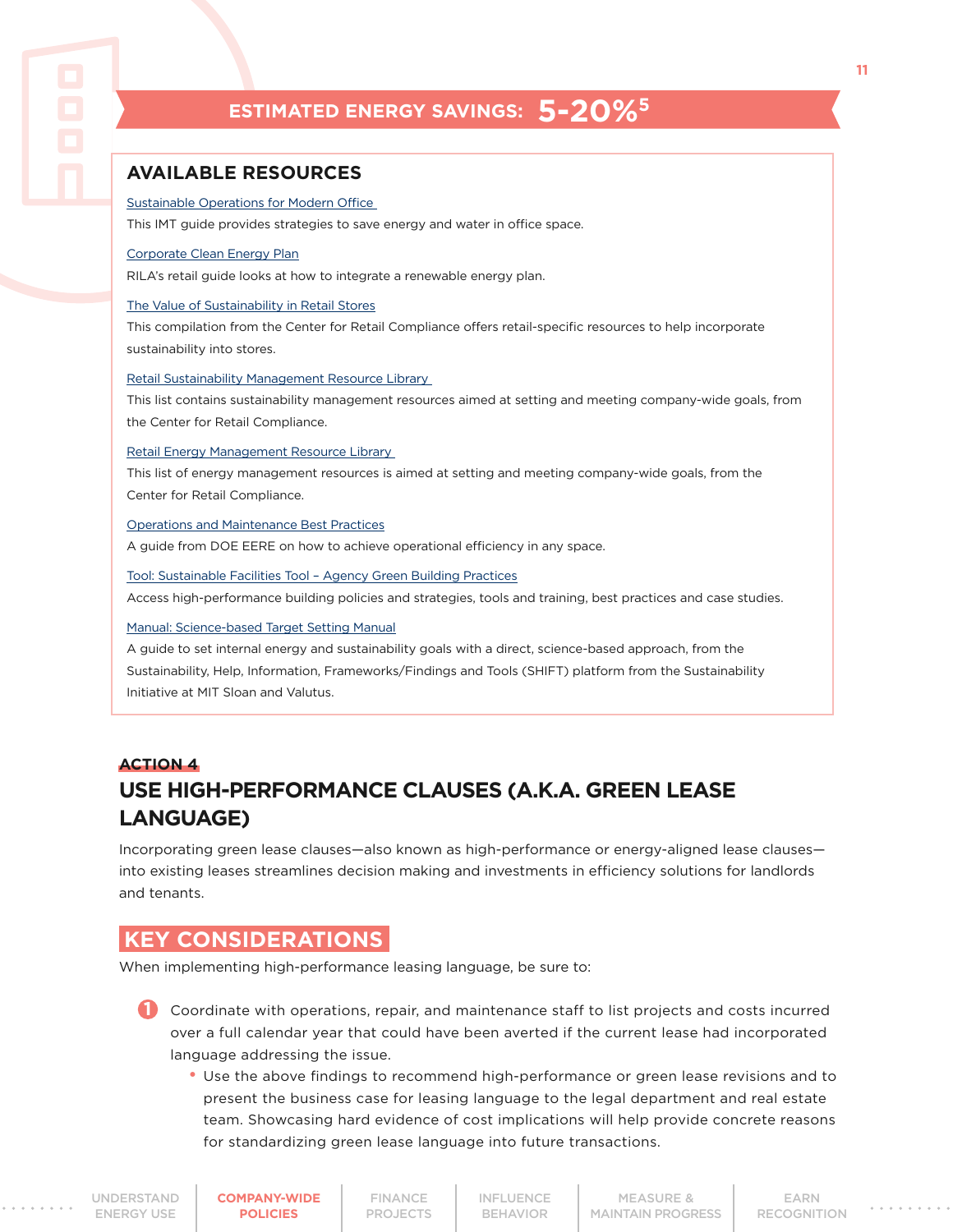- If you're not sure where to start, take a quick assessment of your leasing practices under the Green Lease Leaders program at www.greenleaseleaders.com. The assessment provides guiding questions to help a landlord and tenant determine how to operationalize efficiency through leasing and in facility operations.
- Apply for recognition through the [Green Lease Leaders](http://www.greenleaseleaders.com) program to demonstrate commitment to sustainable efforts. See this guide's [Earn Recognition strategy](#page-21-0) for more information on this process. **2**

Consider the following to streamline the high-performance lease process:

**1** To determine the appropriate modifications to include efficiency clauses in existing or new lease structure, begin by evaluating your company's top sustainability goals.

2 Work across internal departments to establish roles in the high-performance leasing process. Each department have specific roles and responsibilities that can inform lease language. For example: Check in with operations to learn how specific lease clauses may have negatively impacted operations and required capital improvement dollars to resolve the issue

- **3** Provide legal team with sample language that aligns with the company's environmental goals to minimize environmental and efficiency-specific clauses being stricken out of the lease negotiation and review.
	- Explain how these elements can reduce operating expenses over the length of the lease, reduce company risk, align with long-term company strategy, and avoid unnecessary spending.
- **4** Consider evaluating historical expenditures on maintenance costs that could have been avoided if a clause was included in the lease.
- **5** Review the various categories high-performance lease clauses cover and select those that most align with your strategy.
- Consider presenting the selected lease clauses, financing savings, and business case to your legal **6** and real estate team to improve alignment of priorities between each department.

## **ESTIMATED ENERGY SAVINGS:** 11-22%

#### **AVAILABLE RESOURCES**

[Report: Energy Efficiency Lease Guidance](https://www.nrdc.org/sites/default/files/CMI-FS-Energy.pdf)

A guide from the Natural Resources Defense Council (NRDC) for property owners and tenants to negotiate commercial leases.

Report: Green Leasing: An Effective Tenant/Landlord Strategy for Energy Efficiency

A primer from A Better City on green leasing features lease clauses and forecasts the trend of energy benchmarking ordinances.

**12**

**[COMPANY-WIDE](#page-7-0) POLICIES**

FINANCE [PROJECTS](#page-13-0) [INFLUENCE](#page-16-0) BEHAVIOR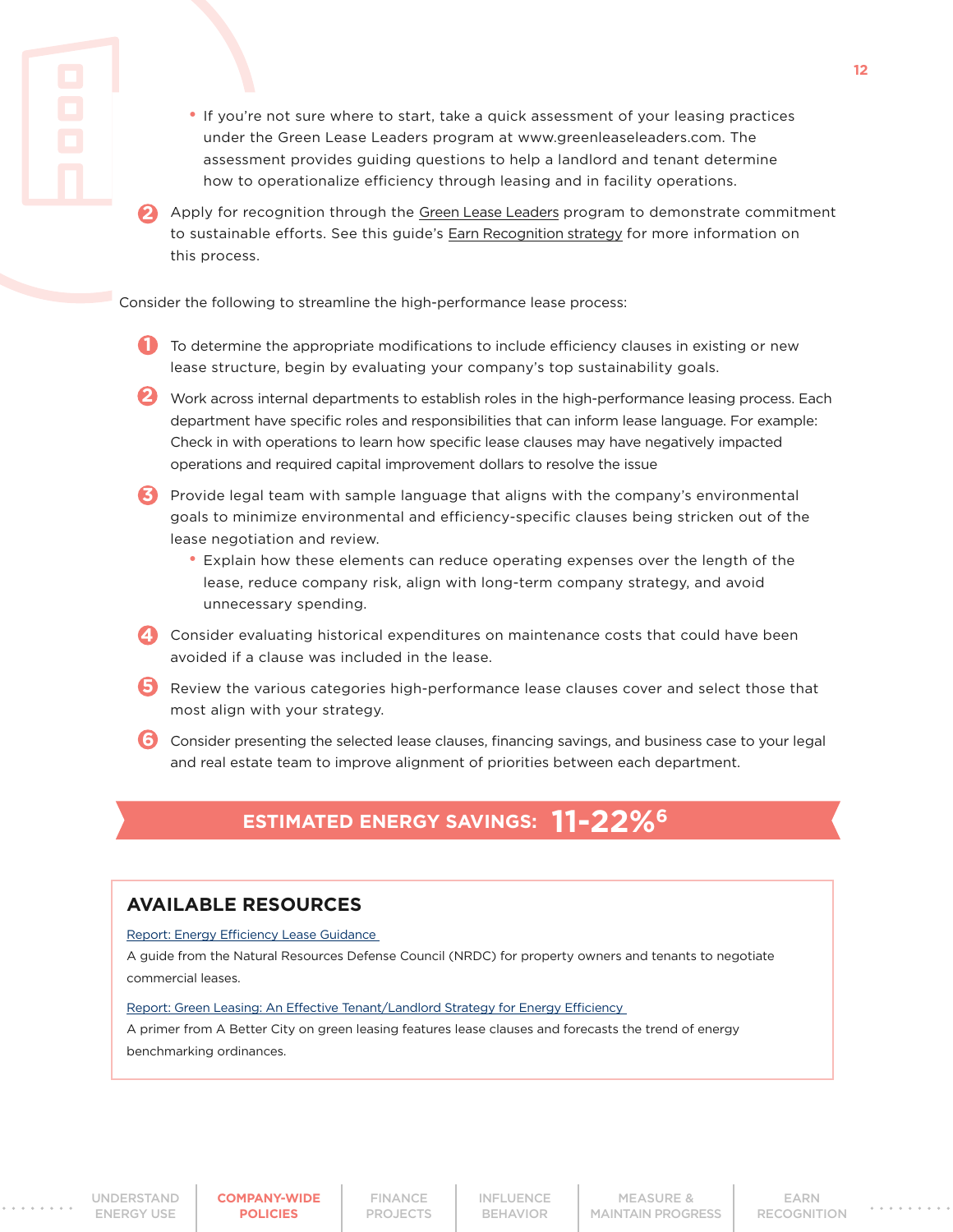A matrix from the U.S. General Services Administration (GSA) of high-performance lease language ranging from simple to innovative.

[Report: Making Efficiency Work for You](http://www.imt.org/uploads/resources/files/Making_Efficiency_Work_for_You.pdf)

IMT's guide for small business owners and tenants to navigate energy efficiency and high-performance lease clauses.

[Report: Retail Green Lease Primer](http://www.imt.org/uploads/resources/files/Retail_Green_Lease_Primer_-_RILA-IMT.pdf)

IMT's breakdown of lease modifications, provisions, and costs and benefits for retail tenants and landlords.

[Report: Retail RTU Green Lease Language](http://www.imt.org/uploads/resources/files/Retail_RTU_Lease_Language.pdf)

IMT's niche resource for retail properties with rooftop units.

[Report: Selling Efficient Spaces: Brokers Bring Green into the Equation](https://betterbricks.com/resources/selling-efficient-spaces-brokers-bring-green-into-the-equation)

NEEA explains why brokers should be interested in high performance buildings and green leasing.

[Report: Working Together for Sustainability: The RMI-BOMA Guide for Landlords and Tenants](https://rmi.org/insight/working-together-for-sustainability-the-rmi-boma-guide-for-landlords-and-tenants/)

A framework for instituting cooperative relationships between landlords and tenants, from the Rocky Mountain Institute (RMI).

[Report: Retail Green Leasing](http://www.greenleaselibrary.com/uploads/7/4/8/7/7487823/retail_green_leasing.pdf)

A guide from IMT and DOE with sample lease clauses tailored for retail tenants and landlords.

[Report: High-Performance Lease Criteria and Sample Lease Language](https://gsa.gov/portal/mediaId/154630/fileName/GBAC_HP_Leasing_Criteria_-_FINAL.action)

This draft document intends to standardize GSA's approach to high performance leasing.

[Report: NYU Green Lease Guide](https://docplayer.net/14204934-New-york-university-green-lease-guide.html)

Leasing guide with high performance clauses that are pertinent to rented offices, classrooms, and residences from New York University Schack Institute of Real Estate Center for the Sustainable Built Environment.

[INFLUENCE](#page-16-0) BEHAVIOR

MEASURE & [MAINTAIN PROGRESS](#page-19-0) **13**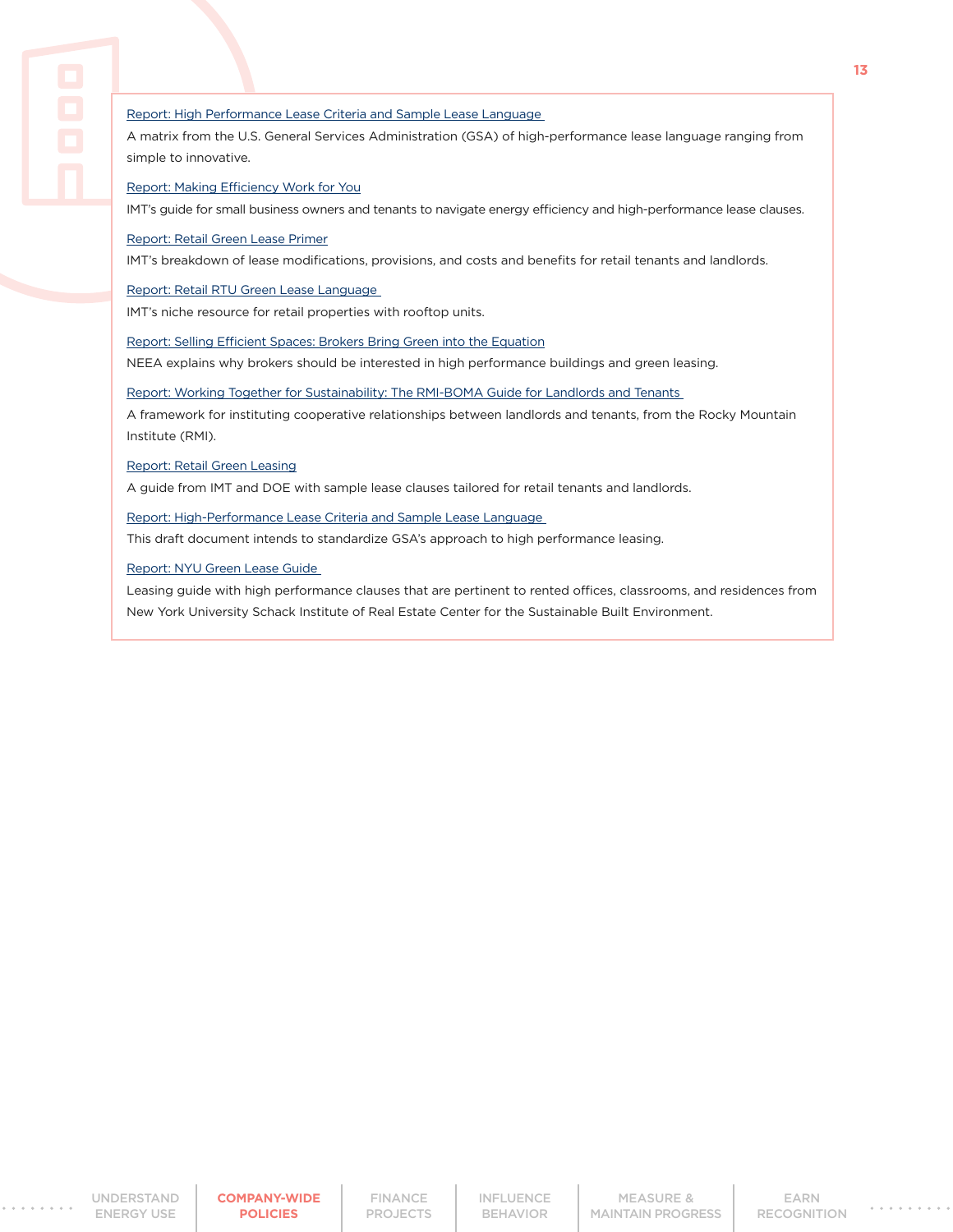# <span id="page-13-0"></span>**FINANCE PROJECTS**

While some energy efficiency solutions are free or low-cost to tenants and landlords, higher energysavings opportunities require planning and larger budgets that may fall outside the capital planning cycle and typical funding channels. These tools and suggestions begin that discussion and will help to evaluate the best financing options.

## **ACTION 1 EXPLORE INTERNAL FINANCING OPTIONS**

In an ideal world, every project with compelling financial returns could secure funding through a company's standard project proposal process. However, finance teams have many strategic priorities to consider when allocating funds, and often energy projects compete with other departments for limited resources. Because estimated cost savings from energy projects are easily quantifiable, energy projects are excellent candidates for internal financing approaches.

## **KEY CONSIDERATIONS**

When considering internal financing, talk with your finance team and discuss how energy projects fit within the company's strategic priorities.

- What other initiatives might be competing for approval? **1**
- 2 How does the finance team prefer to review project proposals?
- Consult with your energy team to estimate the extent to which an alternative funding **3** strategy will help you reach your energy goals.
- 
- **4** Determine the appropriate KPI's and performance metrics to be able to measure impact and success of the proposed project in terms the finance team understands.
- **5** Before proposing a project, consider the following questions:
	- Does the project require collaboration from other internal departments?
	- Will this project reduce spending? Who will benefit from those savings?
	- Are there social and employee benefits to this project?
	- Are there any indirect benefits from the project?
	- What are the risks of doing the project?
	- What are the risks of not doing the project?

## **AVAILABLE RESOURCES**

#### [Report: Internal Financing Guide](https://www.imt.org/wp-content/uploads/2018/02/Internal_Finance_Guide.pdf)

This IMT-RILA guide helps energy managers and finance professionals at retail companies understand internal financing approaches.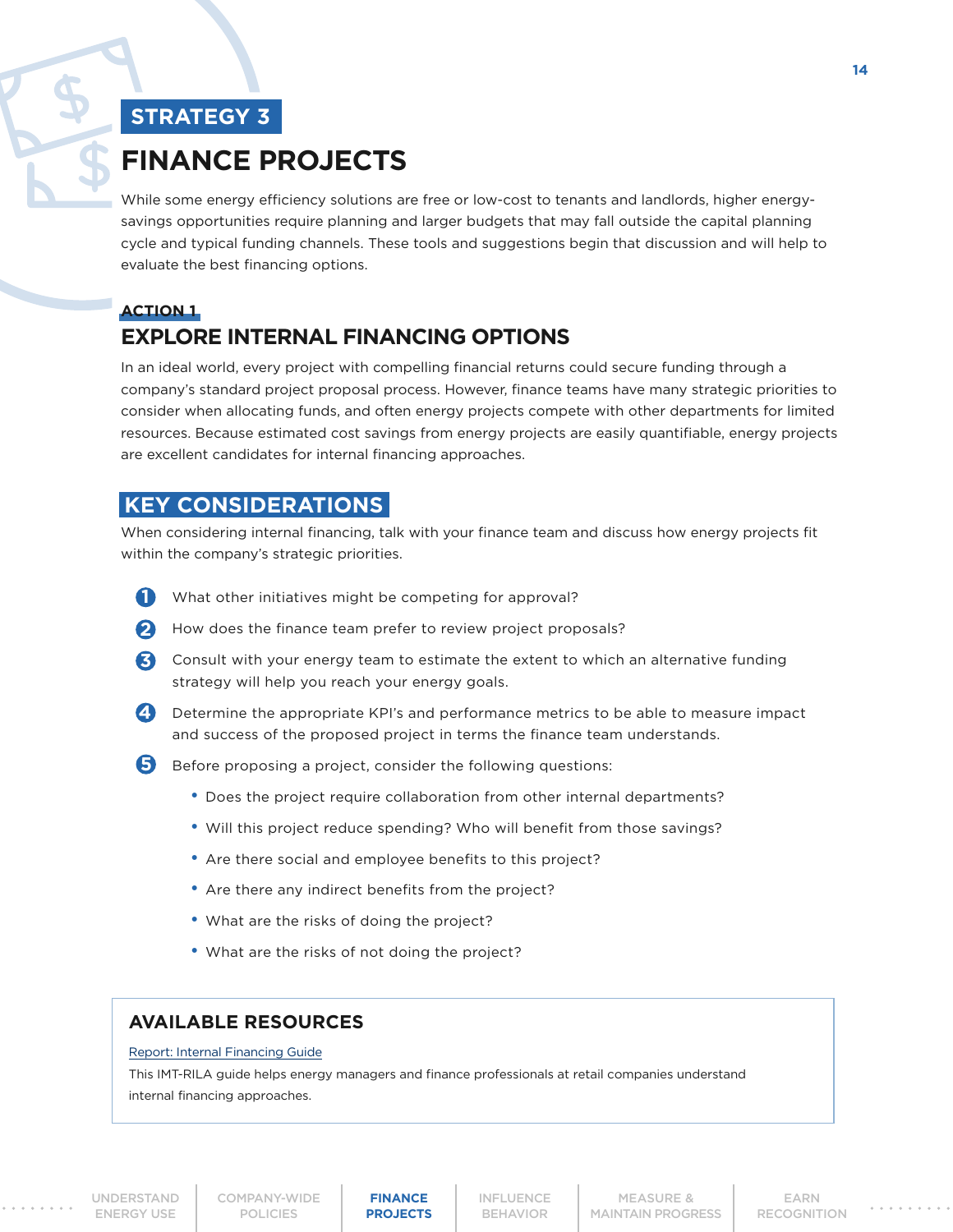[Financing Small Commercial Building Energy Performance Upgrades](https://cdn.ymaws.com/www.nibs.org/resource/resmgr/CC/SmallRetrofitExecSumm.pdf)

This National Institute for Building Sciences overview is for small commercial buildings seeking to finance energy efficiency upgrades.

[Comprehensive Energy Project Planning Case Study](https://rilastagemedia.blob.core.windows.net/rila-web/rila.web/media/media/pdfs/sustainability/food-lion-im-project-planning.pdf)

This RILA case study details one grocery store chain's energy efficiency implementations.

## **ACTION 2 CONSIDER EXTERNAL FINANCING MECHANISMS**

Few investments are as overwhelmingly beneficial as energy efficiency projects. Projects can reduce operating expenses, improve budget forecasting, build confidence among socially responsible investors, and strengthen brands. Even though internal capital is often hard to acquire, energy projects are so compelling that companies have many opportunities to fund them using external sources of capital. Utilizing these sources of capital will ensure your company does not leave money and energy savings on the table.

External financing is available for a variety of projects; big or small, individual location or facilities-wide. There are financing mechanisms that are very low-risk with moderate rewards, and there are some that require more risk but offer greater potential reward.

## **KEY CONSIDERATIONS**

As you begin to develop an external financing strategy:

- **1** Talk to your internal finance team to learn about the company's history and comfort working with energy service providers.
- 2 Consider working with IMT to identify which alternative solution(s) may be a good fit to finance a project(s).
- Consider reaching out to a lender or energy service providers who offer external financing such **3**as on-bill financing options to learn more about how they can help meet project goals.

## **AVAILABLE RESOURCES**

#### [Report: External Financing Guide](https://rilastagemedia.blob.core.windows.net/rila-web/rila.web/media/media/pdfs/sustainability/external-financing-guide.pdf)

This IMT-RILA guide helps energy managers and finance professionals at retail companies understand how to use external financing for energy projects.

#### [Report: Energy Efficiency Finance Calculator](http://betterbuildingssolutioncenter.energy.gov/sites/default/files/news/attachments/RILA EE Finance Calculator.xlsx)

This DOE Better Buildings tool matches basic project information to external financing options best suited to specific energy projects. (Note: This link triggers a file download.)

#### [The Benefits of PACE Financing for Commercial Real Estate Companies](http://pacenation.us/wp-content/uploads/2016/05/The-benefits-of-PACE-for-CRE-FINAL-1.pdf)

PACEnation provides this overview of PACE financing for commercial spaces.

#### [11 Ways to Finance Commercial Real Estate Energy Retrofits](https://www.ccim.com/cire-magazine/articles/323112/2013/07/11-ways-finance-commercial-real-estate-energy-retrofits/?gmSsoPc=1)

From CCIM, this list details possible ways to finance an energy efficiency retrofit.

[UNDERSTAND](#page-3-0)  ENERGY USE

[COMPANY-WIDE](#page-7-0) POLICIES

**FINANCE PROJECTS** 

[INFLUENCE](#page-16-0) BEHAVIOR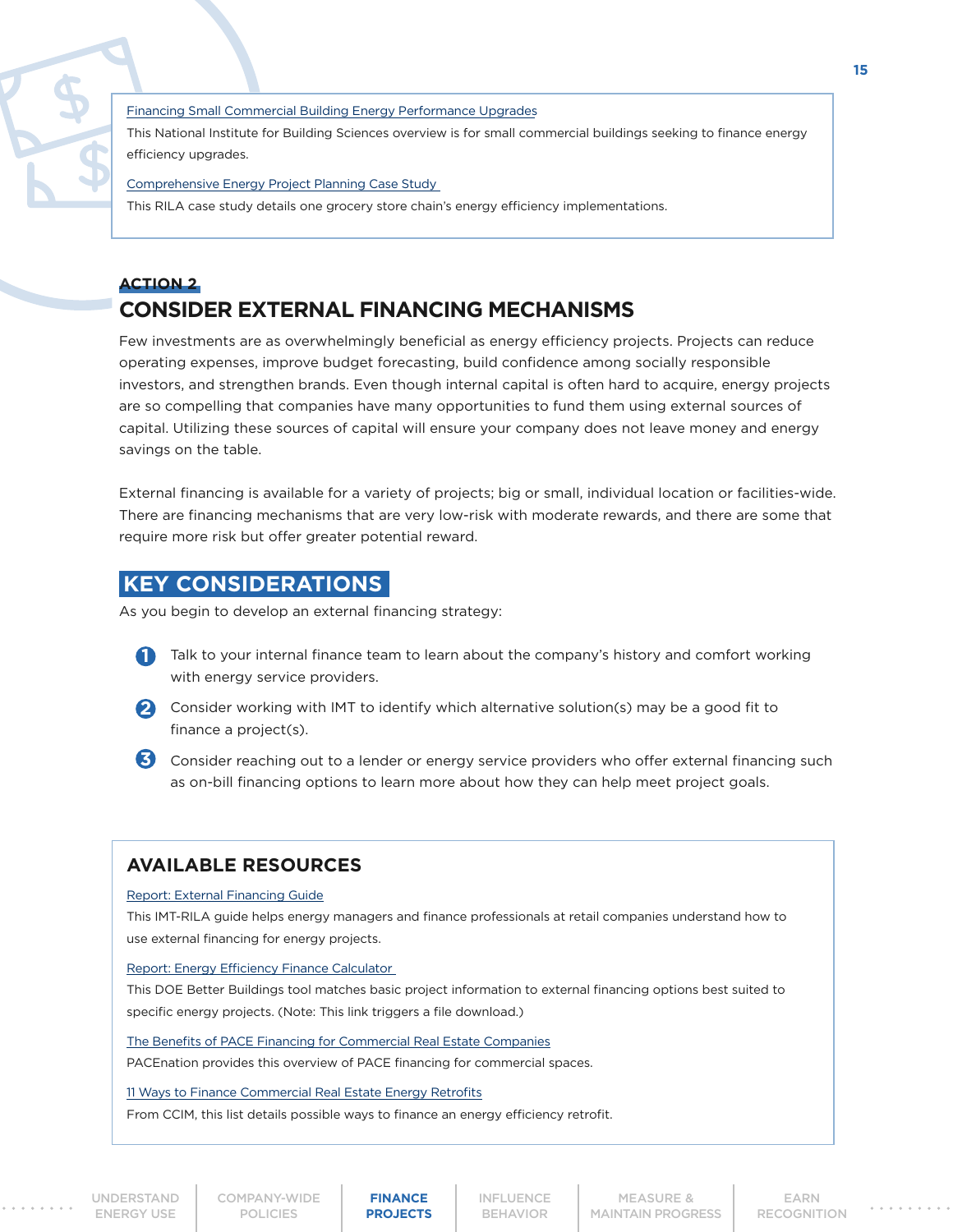[Energy Efficiency Finance for Commercial Buildings: Insights from Lenders](http://www.imt.org/uploads/resources/files/Energy_Efficiency_Finance_for_Commercial_Buildings_Insights_From_Lenders.pdf)

IMT synthesized interviews and discussions with lenders on current market barriers hindering wide-spread energy efficiency implementation.

#### [Report: Private Sector Investment and Sustainable Development](https://shift.tools/iframe/1402?ssl=true)

From SHIFT, this report summarizes incentivizing and financing energy efficiency and sustainability improvements in the private sector.

## **ACTION 3 RESEARCH REBATES AND INCENTIVES**

State or utility incentives could make the difference between meeting or missing your budget for energy projects. While these rebates can fluctuate from year to year, there are increasingly more tools available to help you budget and streamline the process. Whether you choose to view the payback as an added financial bonus or you're required to specifically budget for them, they are a worthwhile consideration.

## **KEY CONSIDERATIONS**

- **1** For companies with a national portfolio of properties, evaluate participation as a customer to [The Edison Electric Institute \(EEI\).](http://www.eei.org/Pages/default.aspx) Participating companies will be connected to a key customer account manager by region that can help minimize the work of finding the appropriate rebate programs for your company's portfolio.
- 2 Assess hiring an outside consultant or company well versed in rebate programs and able to manage the application and execution process. In many cases, the cost for this service is justified by the rebate dollars obtained, along with the energy and dollar savings achieved from those projects.

## **AVAILABLE RESOURCES**

[Report: DSIRE: Database of State Incentives for Renewables & Efficiency](http://www.dsireusa.org/) DSIRE is a comprehensive source on incentives and policies that support renewable energy and energy efficiency.

#### [State and Local Energy Efficiency Programs](https://www.sba.gov/content/state-and-local-energy-efficiency-programs)

From the U.S. Small Business Administration, this is alphabetical list of states and their local energy efficiency resources and programs.

[Federal Energy Management Program \(FEMP\) Energy Incentive Program](https://energy.gov/eere/femp/energy-incentive-programs)  From DOE EERE, this is a federally generated list of state energy efficiency resources.

#### [ENERGY STAR Rebate Finder](https://www.energystar.gov/rebate-finder)

Utility incentive and rebate finder via a simple zip code search.

#### [The Edison Electric Institute \(EEI\)](http://www.eei.org/resourcesandmedia/Pages/default.aspx)

Members of EEI have access to resources and experts who can guide them through a variety of energy efficiency and implementation issues.

[COMPANY-WIDE](#page-7-0) POLICIES

**FINANCE PROJECTS** 

[INFLUENCE](#page-16-0) BEHAVIOR

MEASURE & **[MAINTAIN PROGRESS](#page-19-0)**  **16**

EARN [RECOGNITION](#page-21-0)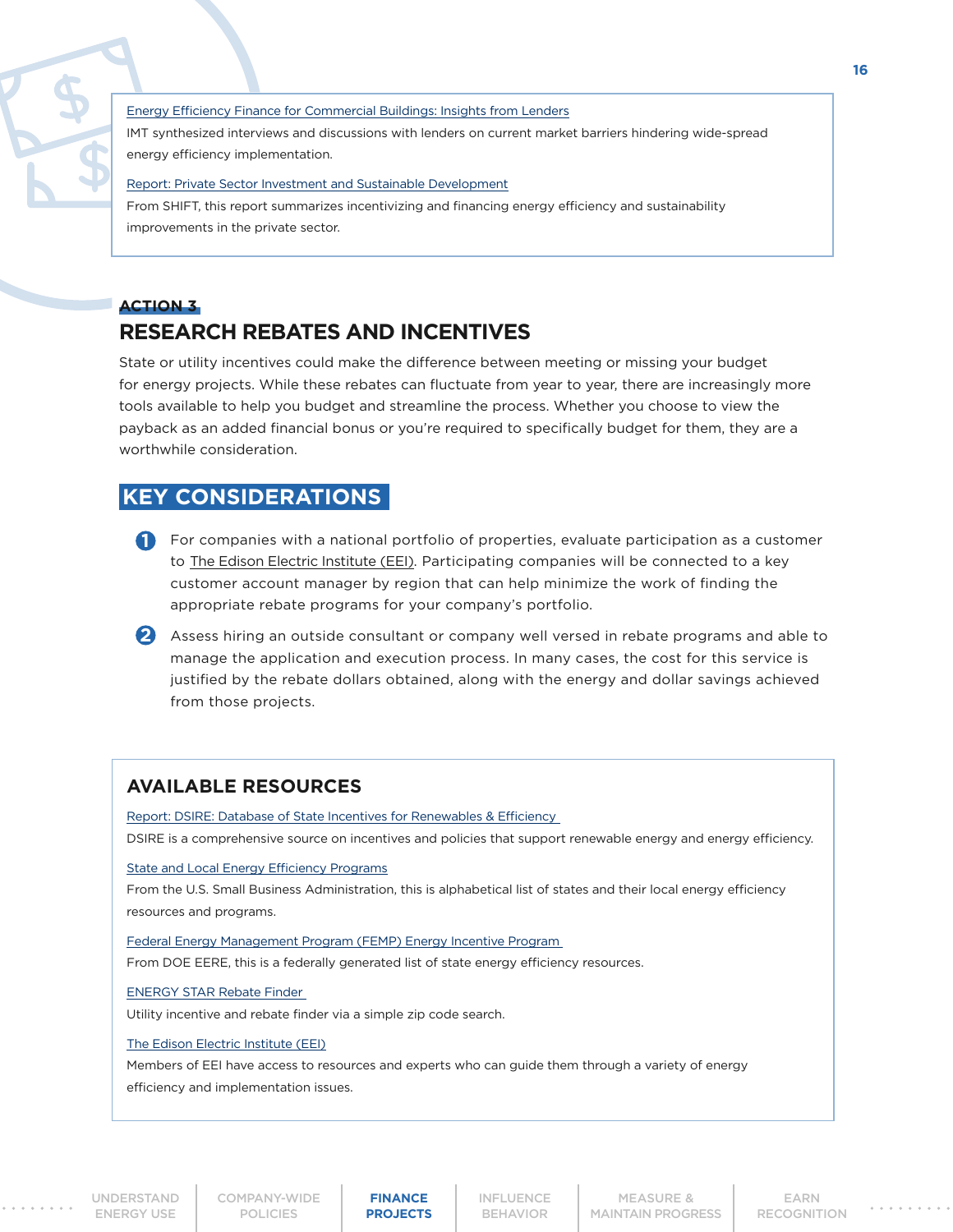# <span id="page-16-0"></span>**INFLUENCE BEHAVIOR**

If energy efficiency was a two-part process, technology would be on one side and behavior change on the other. Oftentimes influencing behavior change can be harder than installing technology, but with the following suggestions and resources, behavior change is possible.

## **ACTION 1 GET STAKEHOLDER BUY-IN**

To execute on energy efficiency solutions, it is essential to collaborate across departments and gain internal stakeholder buy-in. Aim to ask questions that:

- Determine the impact efficiency projects can have on different departments.
- Clearly outline the operational and financial risks associated with the project.
- Provide an understanding of the project benefits, including savings.

## **KEY CONSIDERATIONS**

These questions can guide the workflow and approval process:

- **1** When do events like annual and long-term planning, as well as quarterly forecasting, start and end? This will determine the timing for your request. If budgets have already been submitted for the year, it may be difficult to secure support from another department that may have to allocate funds for your project.
- 2 Does your company have public sustainability commitments or other strategic goals? Leverage these commitments and the connection to your project when pitching ideas.
- **3** Does the proposal presentation explicitly show alignment with the company's priorities?
- **4** Would utilizing external financing help complete projects that would not get funded otherwise? Learn more about this in [Strategy 3, "Finance Projects."](#page-13-0)
- Will the proposal impact other performance elements (sales, staff time, etc.)? What metrics **5**define those impacts? For example: Swapping out incandescent lamps with LEDs will reduce employee injury from climbing ladders to replace light bulbs.
- Have peer companies worked on similar projects? What can you learn from their experiences? **6**

*Refer to the Retail Industry Leaders Association's [Workflow Approval Guide](https://rilastagemedia.blob.core.windows.net/rila-web/rila.web/media/media/pdfs/sustainability/workflow-and-approval-guide.pdf) for the comprehensive step-by-step recommendations to achieving internal collaboration and buy-in for projects.*

## **AVAILABLE RESOURCES:**

#### [Workflow Approval Guide](https://rilastagemedia.blob.core.windows.net/rila-web/rila.web/media/media/pdfs/sustainability/workflow-and-approval-guide.pdf)

An infographic from RILA details how an internal approval process works to streamline efficiency upgrades and decisions.

#### [Inventory and Guide: Being an Effective Change Agent](https://embeddingproject.org/resources/being-an-effective-change-agent)

From the Embedding Project, an in[ventory](https://embeddingproject.org/system/attachments/documents/000/000/061/original/EP_Being_an_Effective_Change_Agent_Personal_Inventory.pdf?1490983265) and [guide](https://embeddingproject.org/system/attachments/documents/000/000/060/original/EP_Being_an_Effective_Change_Agent_Guide.pdf?1490918554) for CEOs on how to successfully integrate sustainability across the company.

**INFLUENCE BEHAVIOR**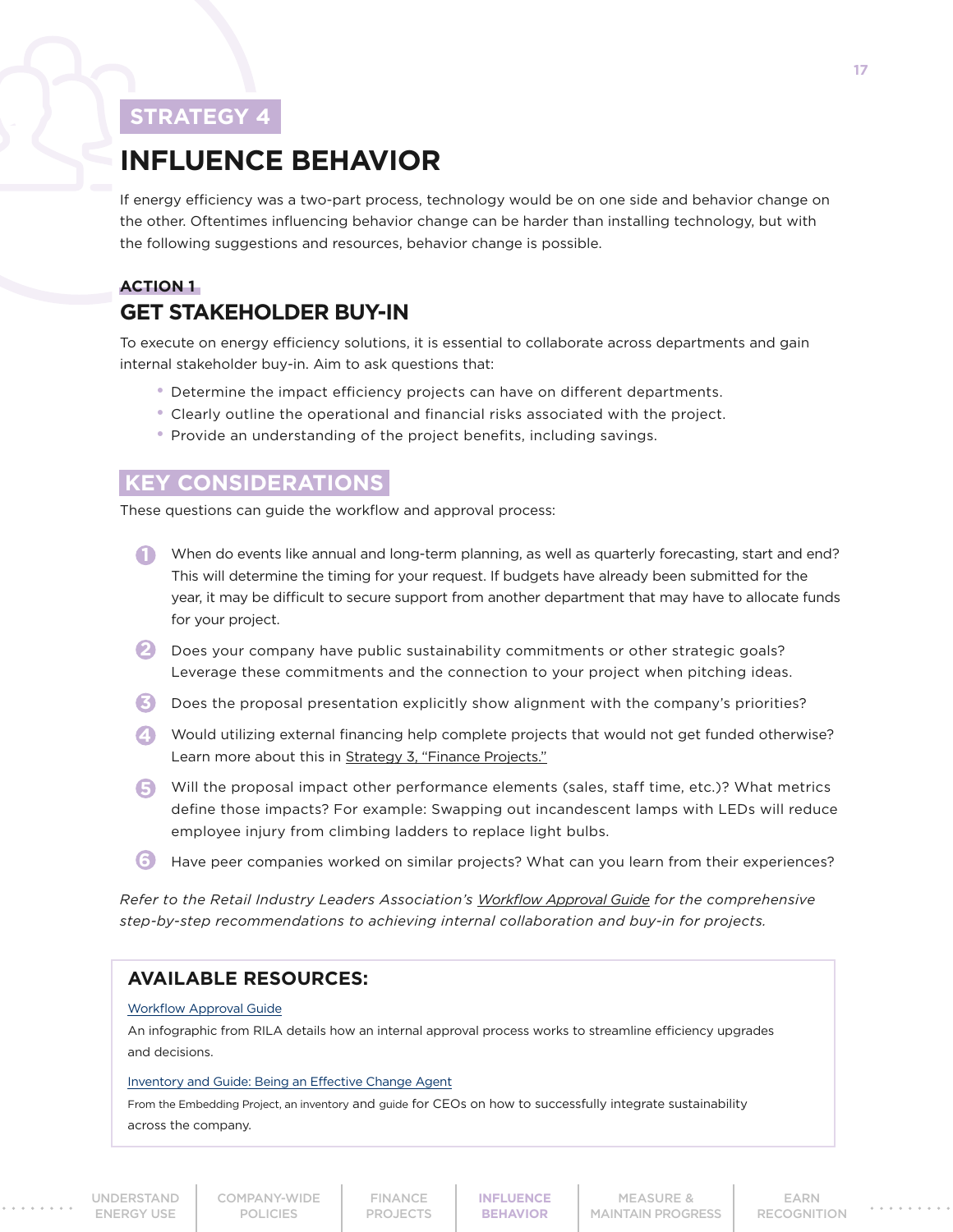## **ACTION 2 DEPLOY OPERATIONAL TRAINING AND TOOLS**

Ensuring a building or tenant space operates at optimal levels requires developing tools that keep systems operating as they were intended. Equally important is having a trained workforce that is technically knowledgeable to ensure that building and tenant systems are operating at optimal efficiency over a building's lifecycle.

## **KEY CONSIDERATIONS**

When developing training and tools for landlords and tenants along with building managers and operators be sure to:

- **1** Make learning materials available digitally and during new employee orientation. For example: Landlord tenant portal has dedicated section on energy and sustainability programs or on rotation in elevator and lobby monitors.
- **2** Develop a system for ongoing education to keep current employees informed of the latest technology or system updates and tools.

## **ESTIMATED ENERGY SAVINGS:**  $10\% +7$

## **AVAILABLE RESOURCES**

[Increasing Tenant Engagement through Plug Load Management](http://www.imt.org/uploads/resources/files/Increasing_Tenant_Engagement_Through_Plug_Load_Management.pdf)

A IMT case study demonstrating how to engage employees to drive efficiency behavior.

[Success in Sustainability: Landlords and Tenants Team Up to Improve Energy Efficiency](https://betterbuildingssolutioncenter.energy.gov/sites/default/files/attachments/EPA_ES_Tenant_Report_508.pdf)

A comprehensive guide from DOE Better Buildings for both landlords and tenants on how to integrate energy efficiency solutions into your space.

## **ACTION 3 ENGAGE OCCUPANTS**

With 70 percent of a building's energy use under the direct control of the tenant, dedicating resources to educate tenants and occupants about energy efficiency strategies significantly lowers wholebuilding energy use. Occupant engagement does not have to be extensive or complicated. There are programs, events, and tools to slowly and iteratively integrate energy efficiency into the workplace.

## **KEY CONSIDERATIONS**

To get started on an occupant engagement strategy, consider the following:

**LANDLORD** Develop a communications strategy highlighting building performance and company sustainability goals.

 • This strategy should include specific guidance for how property managers and owners, tenant representatives, sustainability managers, and facilities staff can help meet these goals. Consider adding sustainability strategic communications to existing required training for staff.

[COMPANY-WIDE](#page-7-0) POLICIES

**[INFLUENCE](#page-16-0) BEHAVIOR**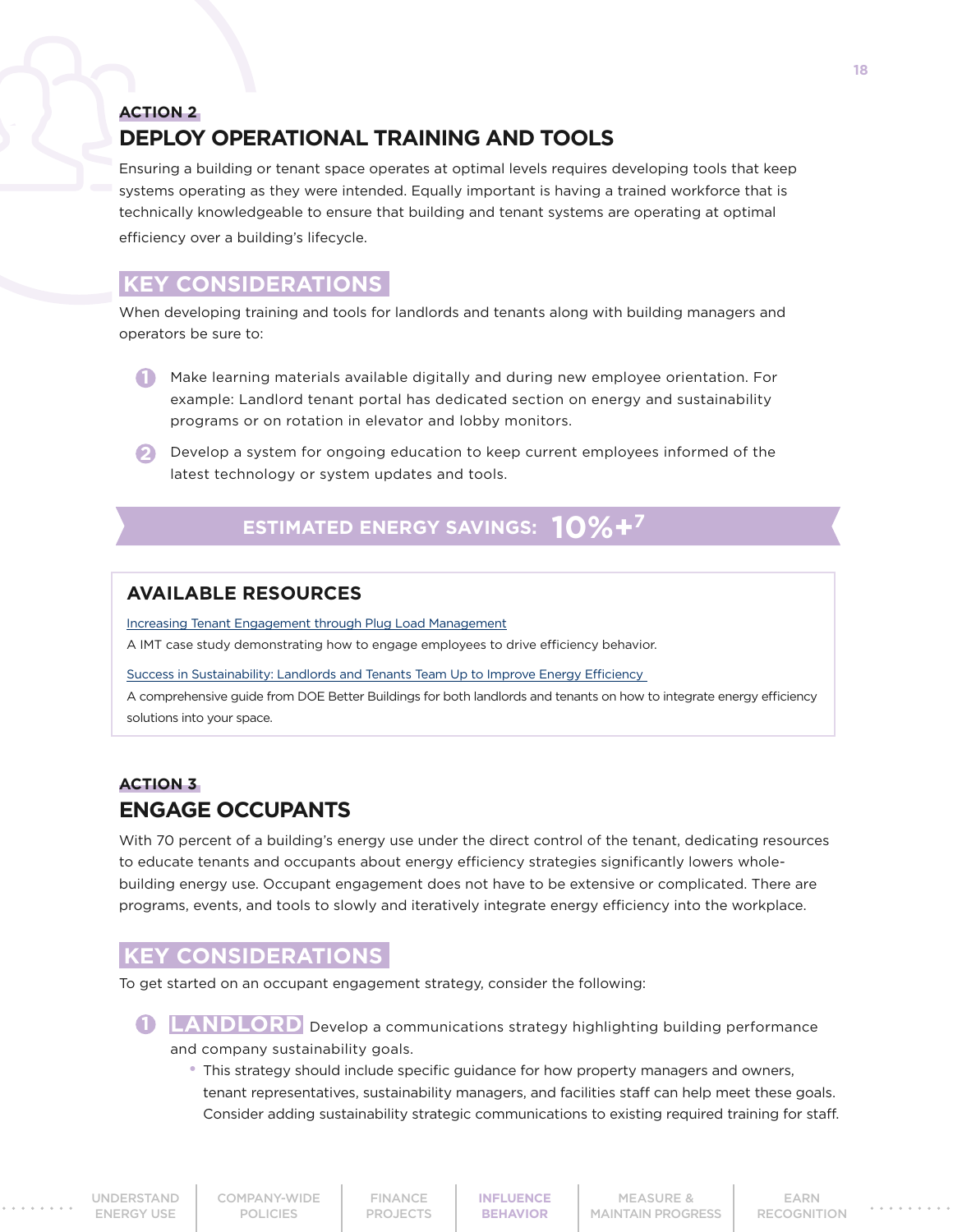**2 LANDLORD** Gain a better understanding of tenant's interest in and capacity for energy and sustainability programs at the building level. Not all tenants will be at the same place, so it helps to get a general understanding of status. This can be achieved with an occupant survey or questionnaire.

**3 TENANT** Use resources from national programs to promote efficiency throughout the year. These events can be used to raise awareness an promote healthy competition to reduce energy by department, floor, or building. Start by signing up for events like [Daylight Hour](https://daylighthour.org/) and [Energy Efficiency Day](https://www.energyefficiencyday.org/) to gain access to free resources. Examples: Earth Day, energy efficiency day, daylight hour.

## **ESTIMATED ENERGY SAVINGS: 10-30%8**

#### **AVAILABLE RESOURCES**

#### [A Study of Occupant Engagement](http://research.perkinswill.com/articles/a-study-of-occupant-engagement-energy-reduction-using-an-online-competition-dashboard/)

This study from Perkins+Will looks at how occupant engagement and technology coupled in commercial buildings improves energy efficiency.

#### [Report: ENERGY STAR Communications Toolkit](https://www.energystar.gov/buildings/about-us/how-can-we-help-you/communicate/energy-star-communications-toolkit)

This toolkit provides compelling reasons and resources for communications efforts as part of an organization's energy management program.

#### [Report: Engaging Employees to Drive Efficiency Behavior](https://betterbuildingssolutioncenter.energy.gov/sites/default/files/Thurs_Engaging Employees to Drive Efficiency Behavior.pdf)

From DOE Better Buildings, this document examines behavior change strategies to effectively communicate with employees, including specific language and techniques for gaining buy-in.

[Report: Successes in Sustainability: Landlords and Tenants Team Up to Improve Energy Efficiency](https://betterbuildingssolutioncenter.energy.gov/sites/default/files/attachments/EPA_ES_Tenant_Report_508.pdf)

These DOE Better Buildings case studies featuring how different building sectors approach tenant and employee engagement.

#### [Report: Successful Strategies for Engaging Tenants to Improve Energy Efficiency](https://betterbuildingssolutioncenter.energy.gov/sites/default/files/attachments/team-breakout-market-solutions-tenant-engagement-may-29.pdf)

This DOE Better Buildings presentation is on successful strategies to engage tenants in energy efficiency.

#### [Fitwel Building Checklists and Reference Materials](https://fitwel.org/resources)

Guidance from Fitwel on building certification systems to integrate building, and tenant health and well-being.

[Successful Strategies for Engaging Tenants to Improve Energy Efficiency](https://betterbuildingssolutioncenter.energy.gov/sites/default/files/attachments/team-breakout-market-solutions-tenant-engagement-may-29.pdf)

Via DOE Better Buildings, access success stories from companies who have integrated energy efficiency strategies into their portfolios.

[UNDERSTAND](#page-3-0)  ENERGY USE

[COMPANY-WIDE](#page-7-0) POLICIES

FINANCE [PROJECTS](#page-13-0) **[INFLUENCE](#page-16-0) BEHAVIOR**

MEASURE & [MAINTAIN PROGRESS](#page-19-0)

EARN [RECOGNITION](#page-21-0) **19**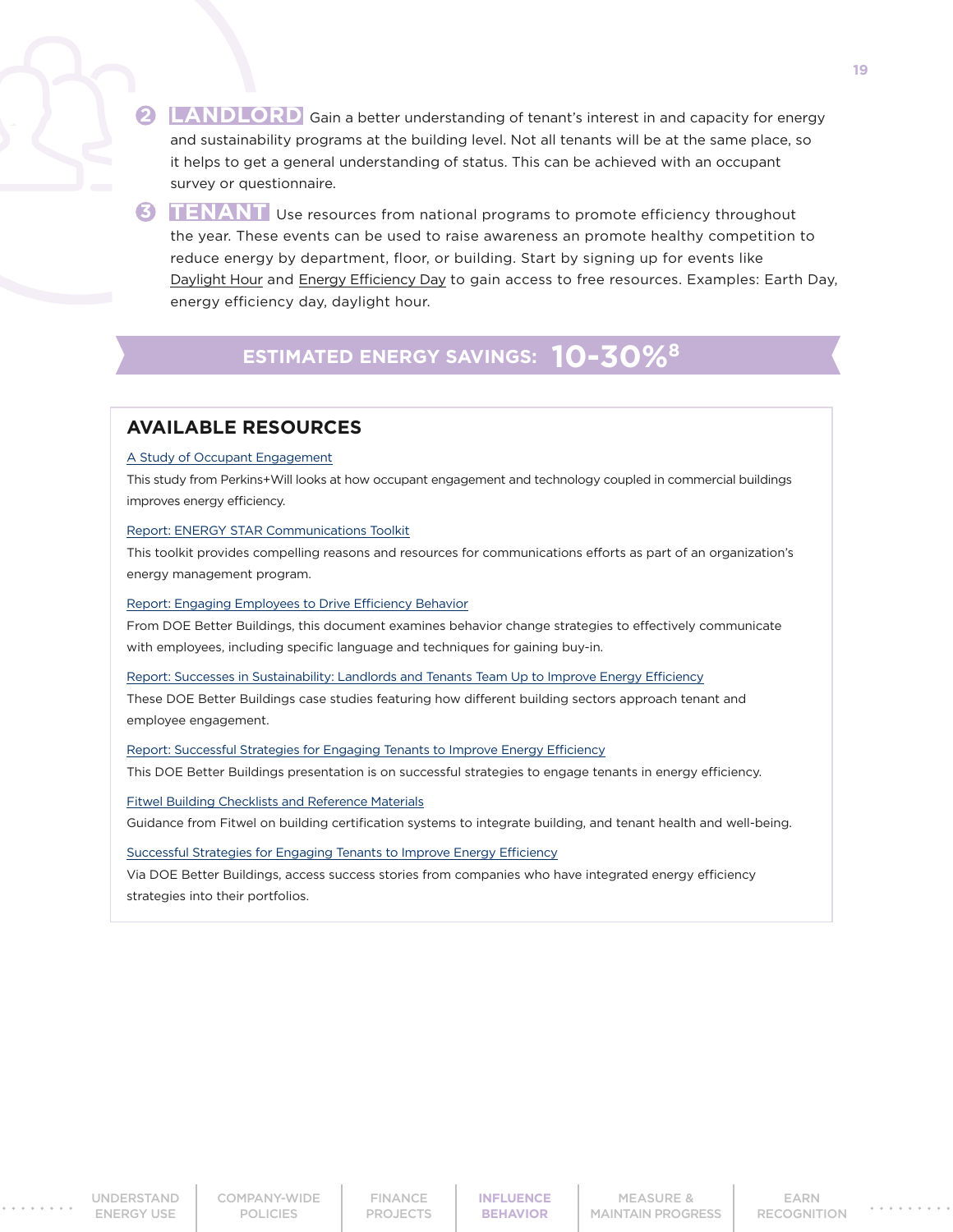# <span id="page-19-0"></span>**MEASURE & MAINTAIN PROGRESS**

Strategy 1 outlines how benchmarking energy data and audits inform the types of upgrades and retrofits a landlord or tenant can take to address energy inefficiencies. Ongoing measuring and verification will ensure sustainability strategies perform as designed and remain viable.

#### **ACTION 1**

# **ESTABLISH MEASUREMENT AND VERIFICATION (M&V) ESSENTIALS**

Verify that installed equipment is achieving projected savings by incorporating M&V into business operations. Simple checklists can be reviewed on a scheduled basis or consider deploying more rigorous measurement and verification requiring assistance from external vendors or a consultant.

## **KEY CONSIDERATIONS**

Identify the following when establishing M&V protocol:

Write an owner-operator manual during the design and implementation process that outlines performance requirements for all equipment.

*Sample note: Office floor X is divided into four zones. Zone 1 HVAC, lighting, and plug loads are designed to turn on and off automatically according to the defined company standard operating hours. Zones 2-4 are manually programmed and will require HVAC adjustments to reflect outdoor seasonal temperature changes.*

- Step-by-step instructions to calculate baseline energy use. **2**
	- Provide optimal performance range specifications for equipment. (For example: HVAC temperature set points during winter verses summer months.)
- **3** Provide guidance and design recommendations to determine the appropriate settings for equipment to perform at optimal levels and monitor for retuning to maintain optimal performance for the duration of a lease.

## **AVAILABLE RESOURCES**

[Report: Standard Measurement and Verification Plan for Lighting Retrofit Projects for Buildings](https://betterbuildingssolutioncenter.energy.gov/sites/default/files/attachments/lighting_measurement_evaluation_protocol.pdf) 

#### [and Building Sites](https://betterbuildingssolutioncenter.energy.gov/sites/default/files/attachments/lighting_measurement_evaluation_protocol.pdf)

From Pacific Northwest National Laboratory, a detailed framework for measuring and verifying lighting retrofit projects.

#### [Fact Sheet: Rooftop Unit Measurement and Verification](https://betterbuildingssolutioncenter.energy.gov/sites/default/files/attachments/RTU_MandV_Fact_Sheet.pdf)

Use this fact sheet from DOE Better Buildings Alliance to inform processes around RTU M&V.

#### [Advanced RTU Campaign](http://www.advancedrtu.org/case-studies--guidance.html)

Produced by Advanced Rooftop Unit Campaign from ASHRAE and RILA, these case studies and guidance demonstrate the benefits of efficient RTU technology.

[COMPANY-WIDE](#page-7-0) POLICIES

FINANCE PROJECTS

[INFLUENCE](#page-16-0) BEHAVIOR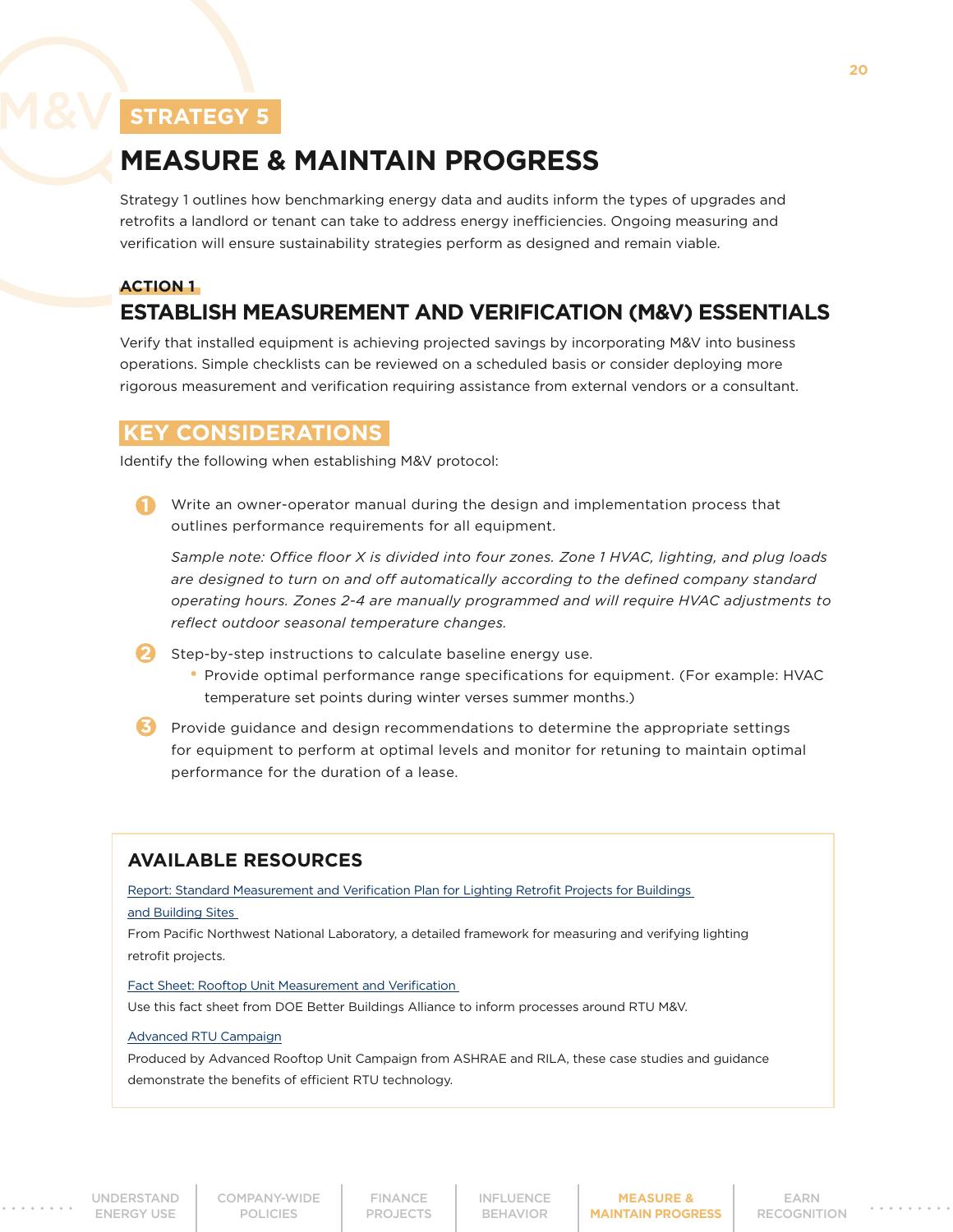## **ACTION 2 ESTABLISH ONGOING COMMISSIONING**

Over time, building equipment will drift from its original set points, causing a space or building to operate less efficiently. Left unchecked, this drift in efficiency can cost money and cause occupant discomfort. One way to guarantee a building and its equipment are functioning optimally is to schedule "tune ups" regularly via ongoing commissioning. Unlike the day-to-day M&V strategy outlined in Action 1, the ongoing commissioning process consists of a deeper analysis and improved processes that start with benchmarking a building's energy use, setting goal performance standards or key performance indicators (KPIs) for equipment such as HVACs, and then monitoring the equipment and scheduling regular technical maintenance as needed.

Ongoing commissioning allows staff to:

- Track building equipment performance
- Verify energy consumption and savings with monitored data
- Test equipment for faults
- Correct issues identified by tests
- Update associated documentation and staff training

#### **KEY CONSIDERATIONS**

When developing an ongoing commissioning plan:

- Determine the scope and frequency in which ongoing commissioning should be scheduled. For example, ongoing commissioning will occur continuously.
- 2 Develop criteria for how much can be accomplished internally versus hiring an outside consultant.

# **ESTIMATED ENERGY SAVINGS: 5-20%9**

#### **AVAILABLE RESOURCES**

[Report: Why Ongoing Commissioning Can Lead to Better-Performing Buildings](https://www.greenbiz.com/article/why-ongoing-commissioning-can-lead-better-performing-buildings)

This *GreenBiz* article briefly outlines the steps needed for ongoing commissioning.

[Report: Ongoing Commissioning: Continuously Achieving Energy Savings](http://rockymtnashrae.com/downloads/2014_Technical_Conference/ongoing_cx_with_fdd___upkeep_iconergy.pdf)

This presentation from ASHRAE's Rocky Mountain chapter looks at ongoing commissioning and the different approaches to commissioning in existing buildings.

#### [Report: Best Practices in Commissioning Existing Buildings](http://www.bcxa.org/wp-content/pdf/BCA-Best-Practices-Commissioning-Existing-Construction.pdf)

From the Building Commissioning Association, this is a general scope for ongoing commissioning practices.

#### [Report: Ongoing Commissioning](https://www.energystar.gov/buildings/service-providers/design/step-step-process/commissioning)

This ENERGY STAR presentation explains commissioning in existing buildings and how EMIS streamlines practices.

[COMPANY-WIDE](#page-7-0) POLICIES

FINANCE PROJECTS

[INFLUENCE](#page-16-0) BEHAVIOR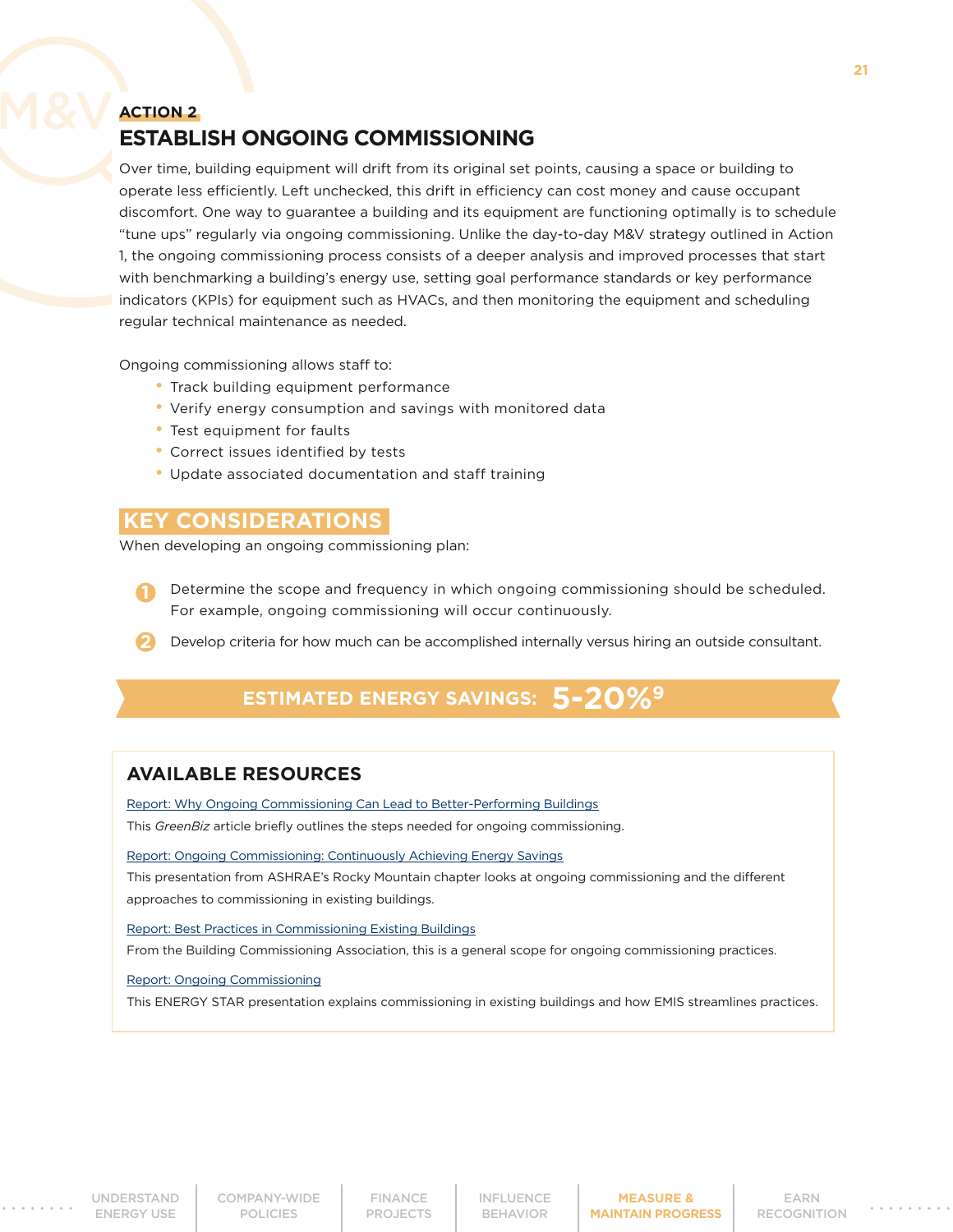# <span id="page-21-0"></span>**EARN RECOGNITION**

At the core of any energy efficiency strategy is increased sustainability of your building or tenant space and increased productivity of occupants. However, hard earned energy savings shouldn't go unrewarded. Today there are a variety of options to recognize staff achievements and further promote your company's environmental commitments.

# **ACTION 1**

# **BECOME A GREEN LEASE LEADER**

Green leases, also known as "high-performance" or "energy-aligned" leases, create win-win agreements for building owners and tenants by equitably aligning the costs and benefits of efficiency investments for both parties. Run by IMT in conjunction with the U.S. Department of Energy, [Green Lease Leaders](http://www.greenleaseleaders.com)™ recognizes forward-thinking companies and real estate practitioners who break down barriers to high-performance buildings by revolutionizing leases to incorporate energy efficiency and sustainability.

## **KEY CONSIDERATIONS**

The following steps will set your company on a path to green lease recognition:

- **1** See the ["Deploy Company-wide Policies"](#page-7-0) section of this toolkit, and review the key considerations of [Action 4](#page-10-0) regarding how to use high-performance or green lease clauses.
- 2 Consider applying for formal recognition as a Green Lease Leader by reviewing program requirements. Start by taking a [quick online quiz](https://www.greenleaseleaders.com/lease-audit-tool/) that will gauge your progress toward formal recognition.
- **3** Gain one-on-one technical assistance for updating your leasing practices to include performance-focused clauses by joining Green Lease Leaders as a participant and complete a lease assessment.
- Apply for formal recognition as a Silver or Gold-level Green Lease Leader. **4**

## **AVAILABLE RESOURCES**

#### [Green Lease Leaders](http://www.greenleaseleaders.com/)

This website serves as a hub for those seeking national recognition for their green leasing efforts, information on how to become a Green Lease Leader, and guides plus case studies on green leasing strategies.

#### [Report: Basic Requirements: The Green Lease Standards](https://www.greenleaseleaders.com/program-requirements/)

Read this information from IMT to learn more about green leasing standards and how to become a Green Lease Leader.

#### [Green Lease Library](http://www.greenleaselibrary.com/)

This resource library regularly updated by IMT lists tools, guides, and checklists for anyone looking to integrate green leasing into their company.

[UNDERSTAND](#page-3-0)  ENERGY USE

[COMPANY-WIDE](#page-7-0) POLICIES

FINANCE PROJECTS

[INFLUENCE](#page-16-0) BEHAVIOR

MEASURE & **[MAINTAIN PROGRESS](#page-19-0)** 

**EARN RECOGNITION**